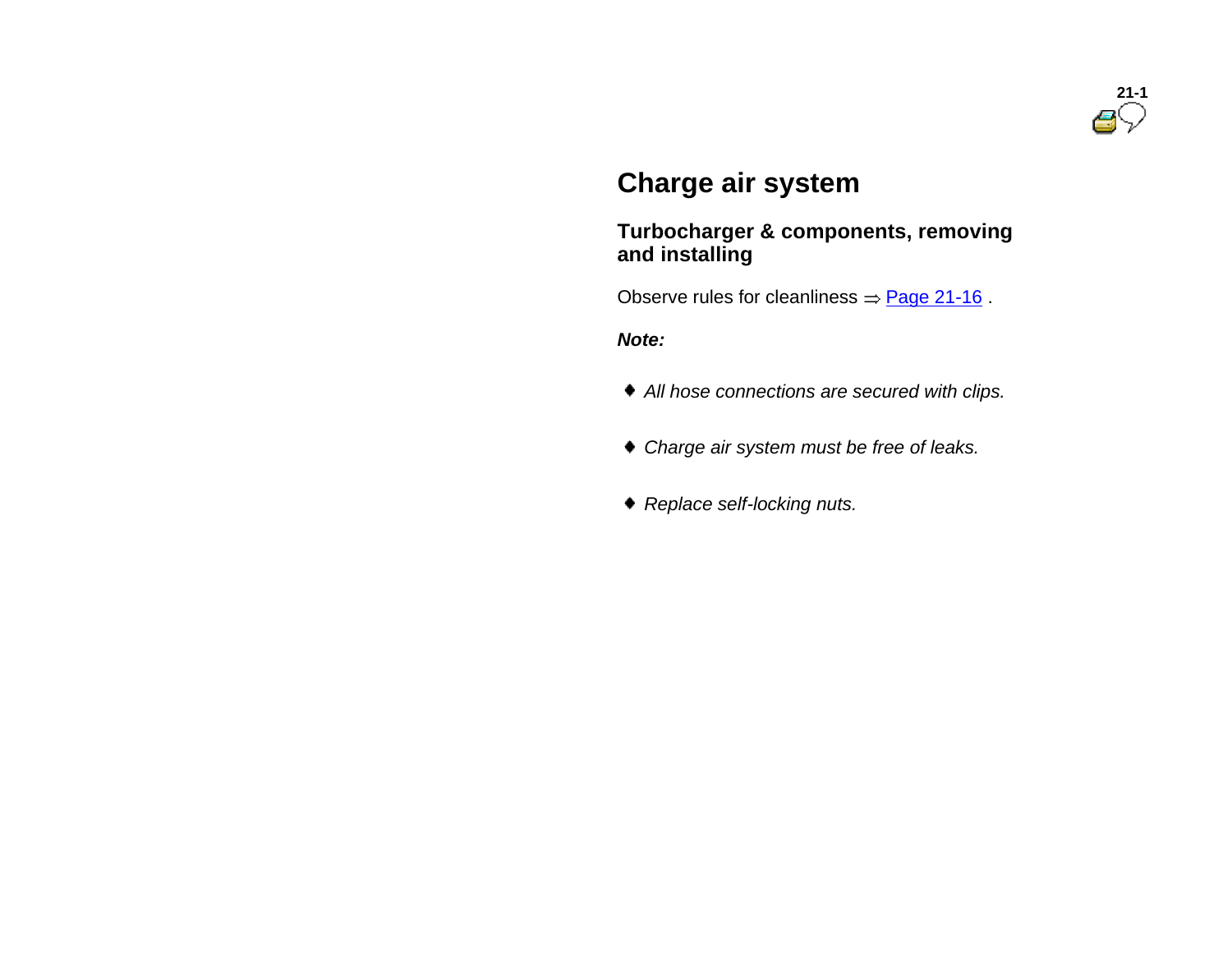



- **1 - Exhaust manifold**
- **2 - Gasket**
	- Note installation position
- **3 - Seal**
	- Always replace
- **4 - Connection, 30 Nm**
- **5 - From oil filter bracket**
- **6 - Oil supply line**
	- ◆ Tighten to 25 Nm
- **7 - From coolant pipe on intake manifold**
	- $\blacklozenge$  Tighten to 30 Nm
- **8 - Connection, 35 Nm**
- **9 - Washer**
- **10 - 25 Nm**
	- ◆ Coat threads with G 052 112 A3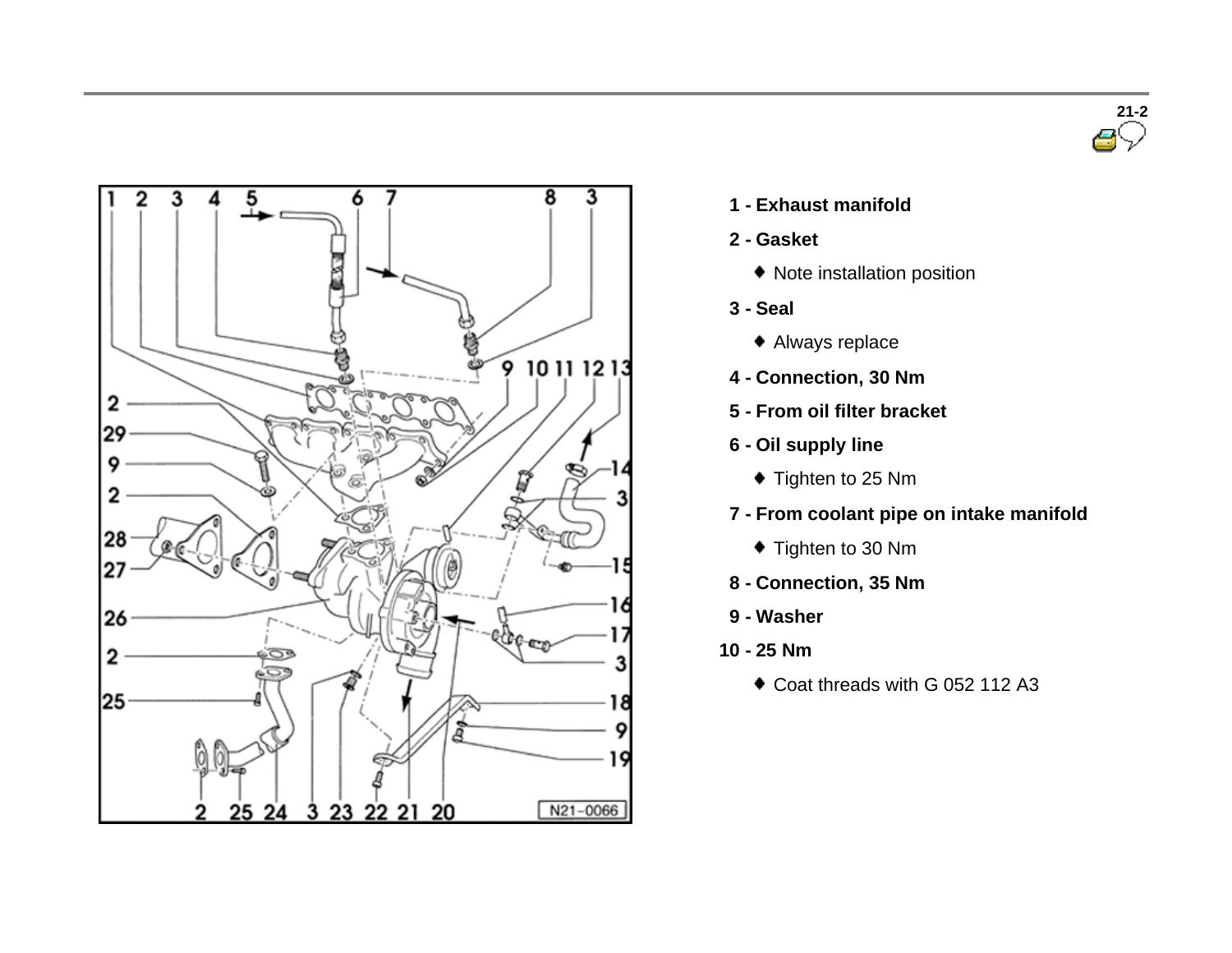



- **11 - Hose**
	- To Wastegate Bypass Regulator valve  $N75 = \text{Page } 21 - 10$ , item 13
- **12 - Banjo bolt, 25 Nm**
- **13 - To cylinder block**
- **14 - Coolant supply pipe**
- **15 - 10 Nm**
- **16 - Hose**
	- To Wastegate Bypass Regulator valve  $N75 = \text{Page } 21 - 10$ , item 13
- **17 - Banjo bolt, 15 Nm**
- **18 - Retainer**
	- ◆ Between turbocharger and cylinder block
- **19 - 40 Nm**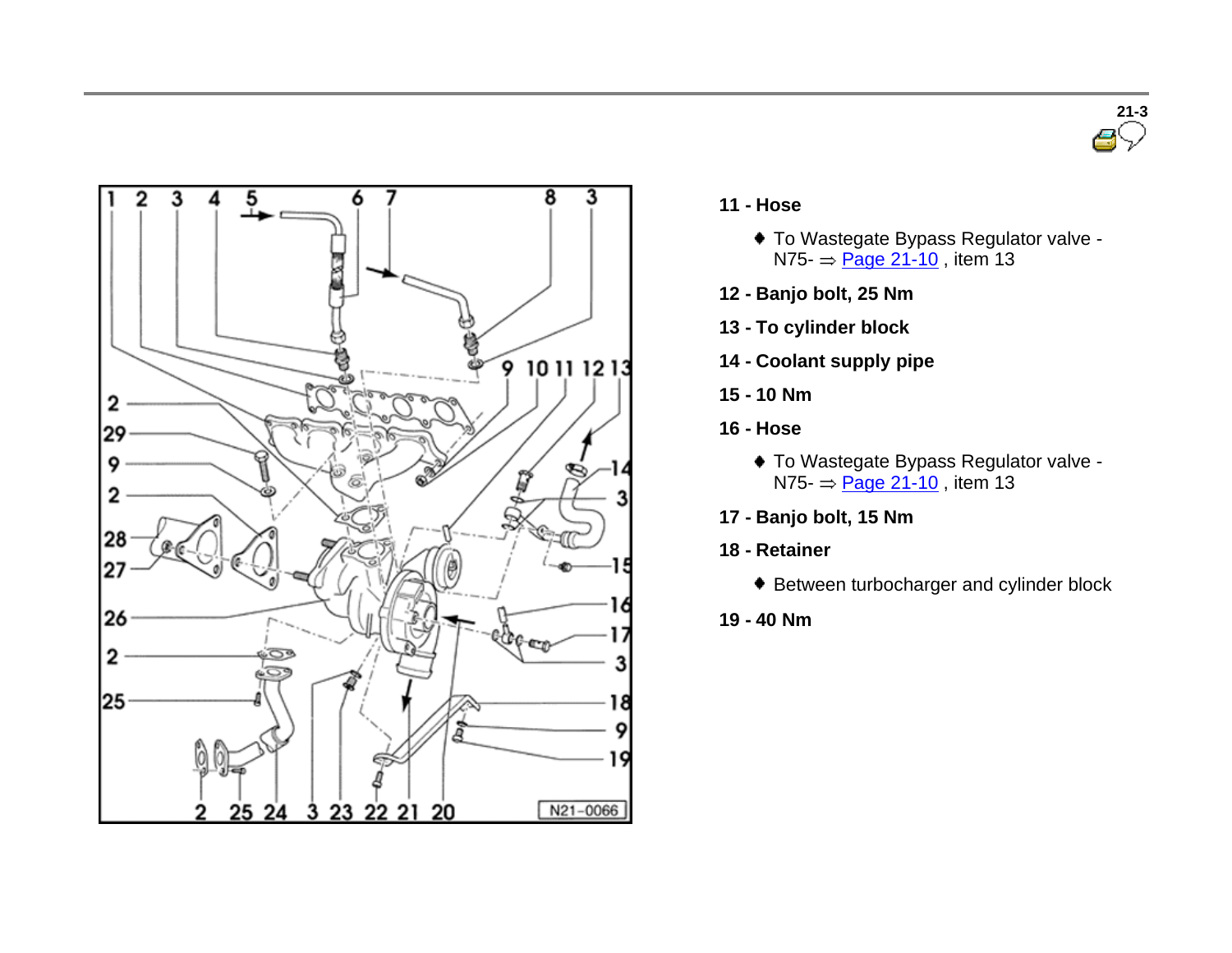



- **20 - From air cleaner**
- **21 - To charge air cooler**
- **22 - 10 Nm**
- **23 - Plug, 15 Nm**
- **24 - Oil return line**
	- ◆ To oil pan
- **25 - 10 Nm**
- **26 - Turbocharger**
	- $\bullet$  Checking charge air pressure regulation  $\Rightarrow$ Page 21-18
	- Charge pressure regulator valve and pressure unit are components of the turbocharger and cannot be replaced individually
- **27 - 25 Nm**
	- Coat threads with G 052 112 A3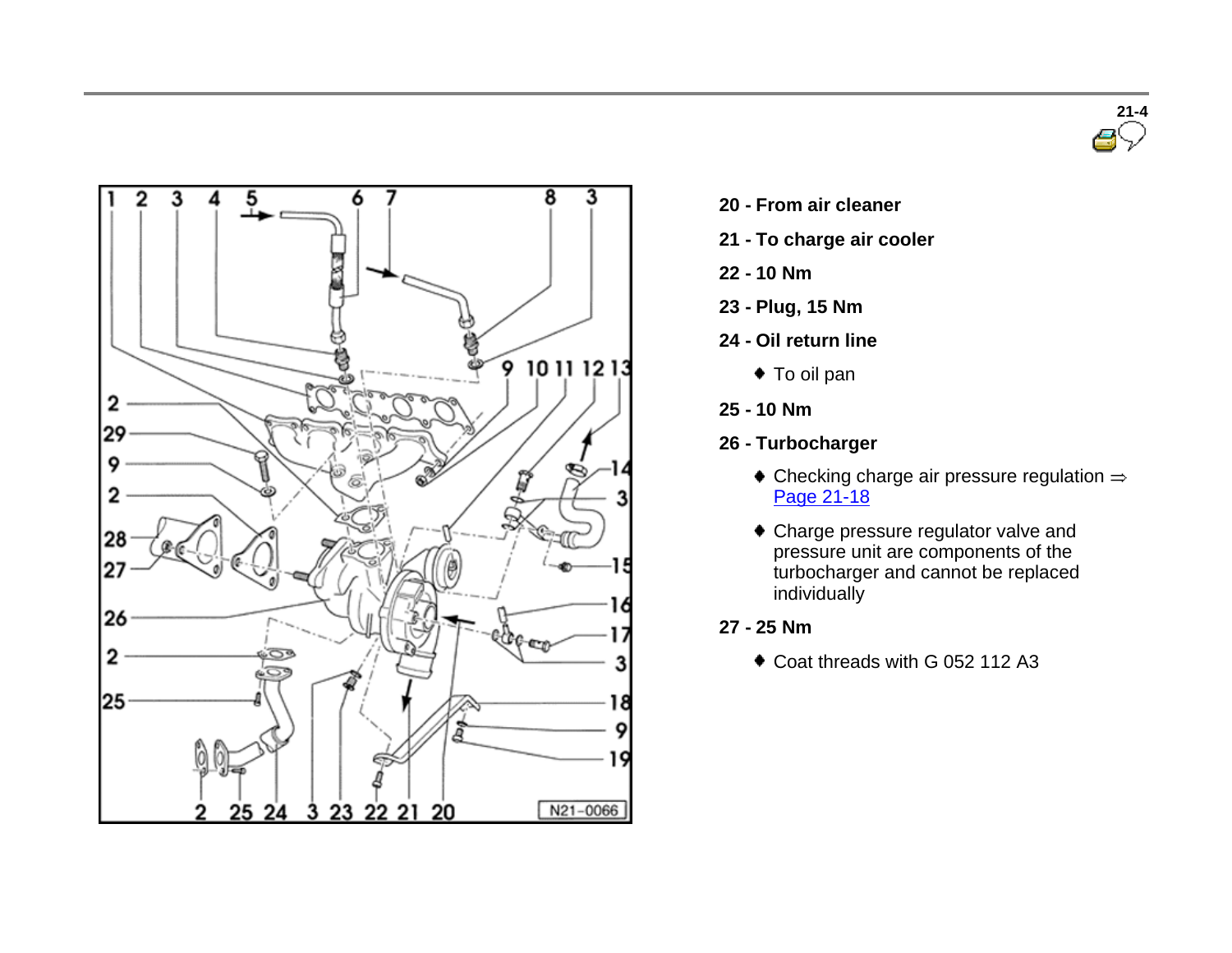



**28 - Three-Way Catalytic Converter**

#### **29 - 35 Nm**

- Always replace
- Coat threads and bolt head seating surface with G 052 112 A3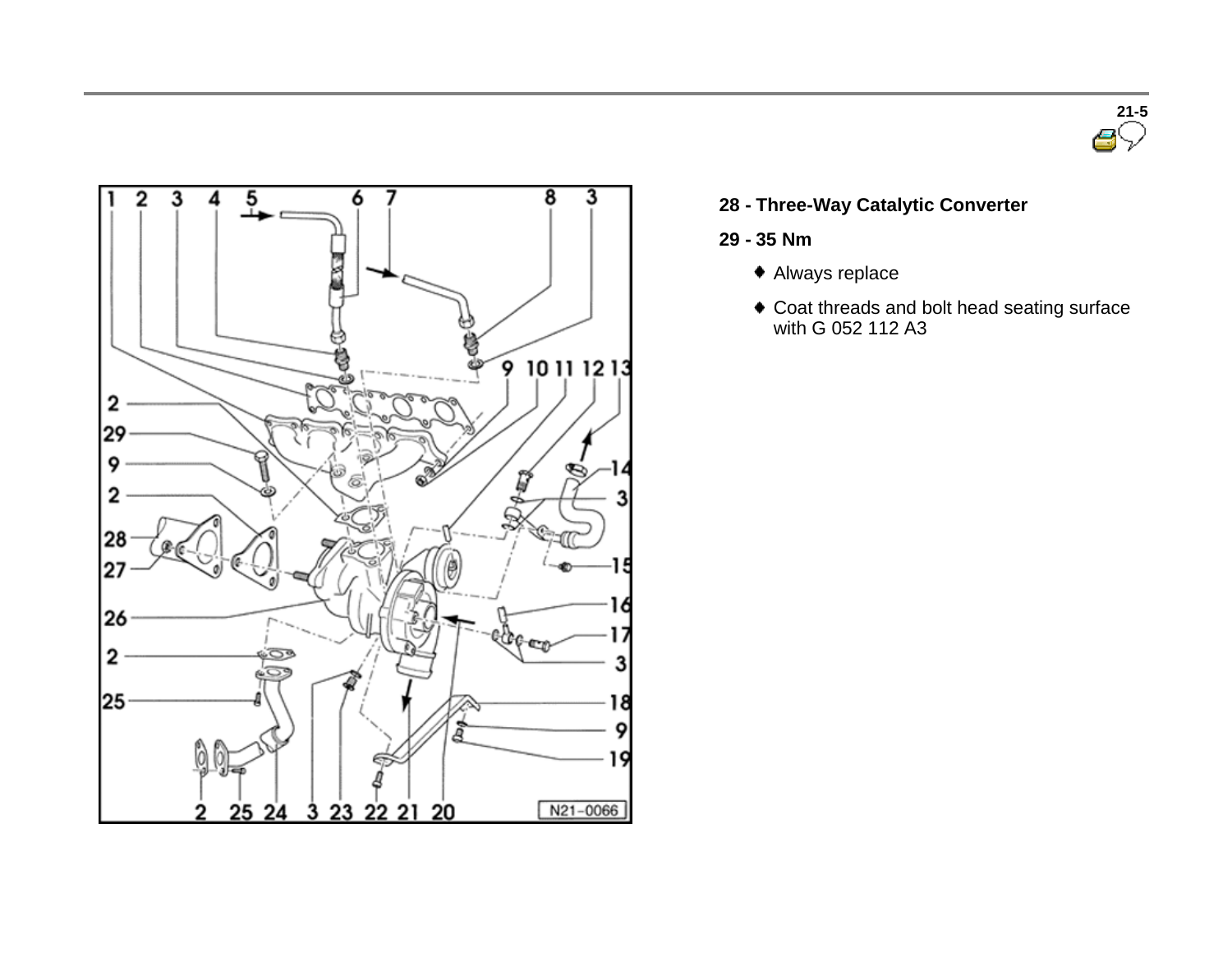



### **Charge air system cooling components, removing and installing**

#### *Note:*

- *All hose connections secured by clips.*
- *Charge air system must be free of leaks.*
- *When installing, note the assembly markings on the hoses and components.*
	- **1 - Intake hose**
	- **2 - From air cleaner**
	- **3 - From EVAP canister**
	- **4 - From crankcase breather**
	- **5 - To turbocharger**
	- **6 - Pressure regulator valve**
		- $\bullet$  **For Positive Crankcase Ventilation valve**
	- **7 - Connecting line/hose**
		- Note assembly markings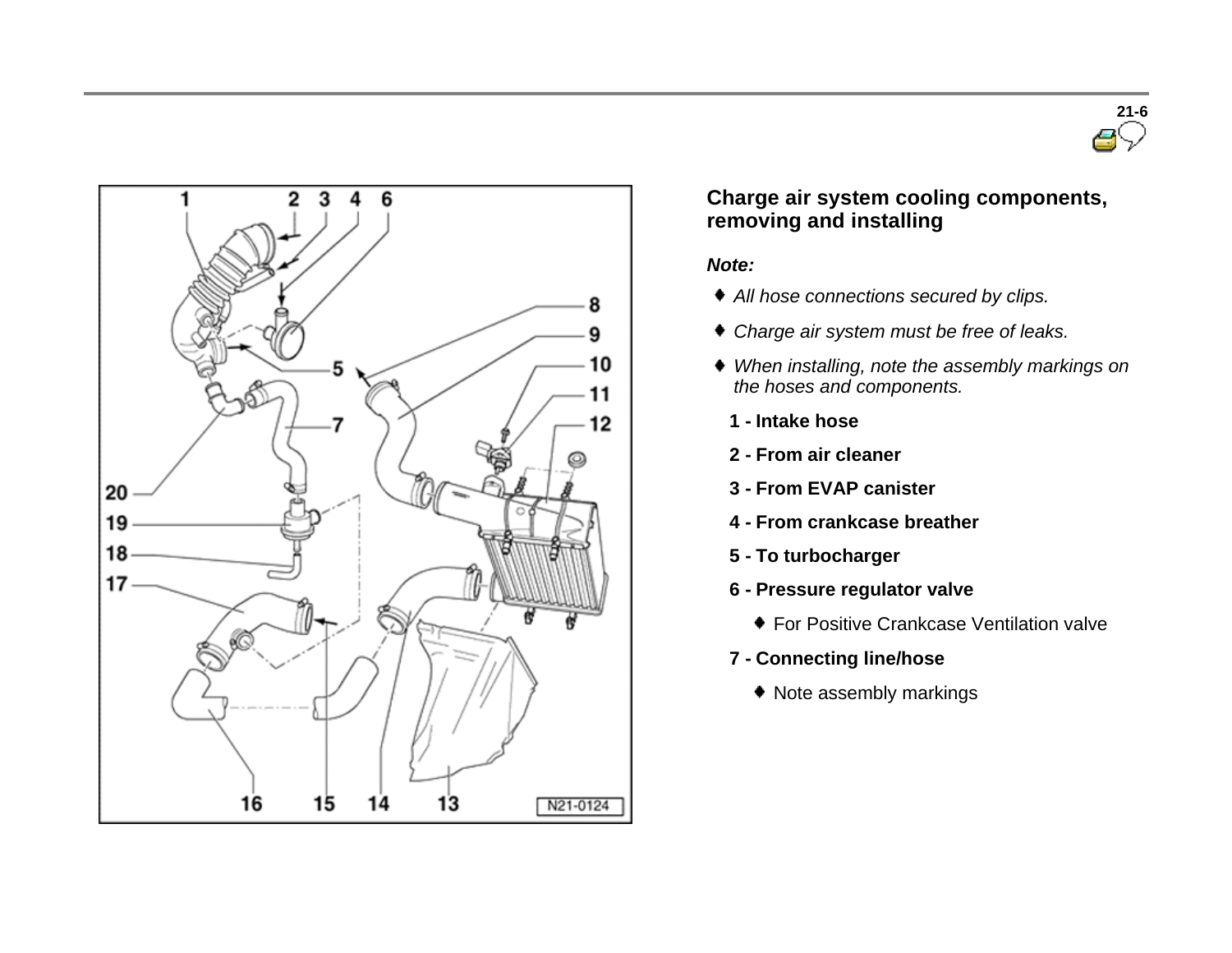



**8 - To throttle valve control module**

#### **9 - Connecting pipe/hose**

- Charge air cooler/throttle valve control module
- Note assembly markings
- **10 - 10 Nm**
- **11 - Charge air pressure sensor -G31-\***
	- Only for engine code ATW
	- Replace O-ring if damaged
	- $\bullet$  Checking  $=$  Page 21-33
- **12 - Charge air cooler**
- **13 - Air duct**
- **14 - Connecting pipe/hose**
	- Cross tube/charge air cooler
	- Note assembly markings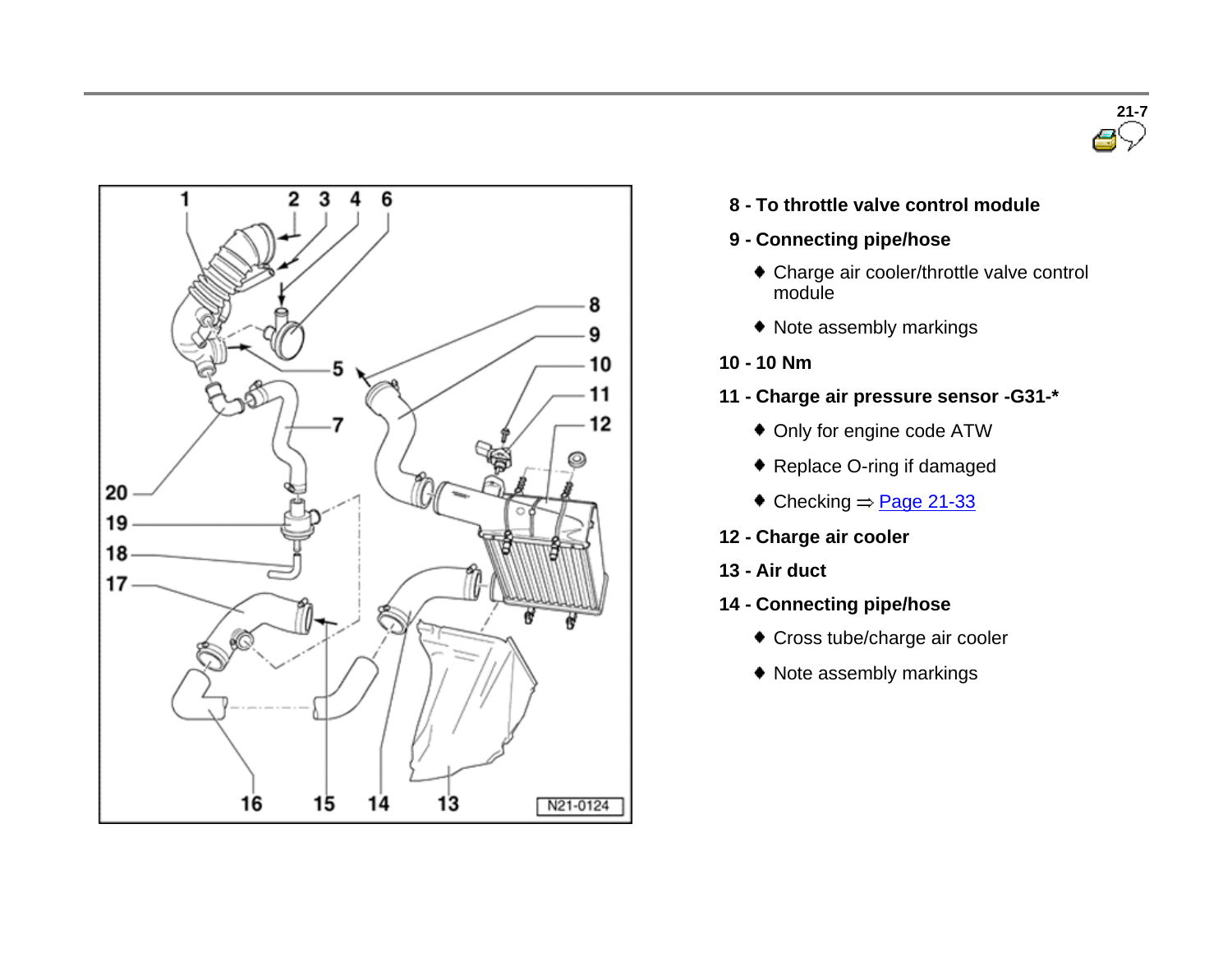



- **15 - From turbocharger**
- **16 - Cross tube**
- **17 - Connecting pipe/hose**
	- Turbocharger/cross tube
	- Note assembly markings
- **18 - Vacuum hose/line**
- **19 - Recirculating valve for turbocharger - N249-**
	- $\textcolor{blue}{\bullet}$  Checking  $=$  Page 21-31
- **20 - Angle piece**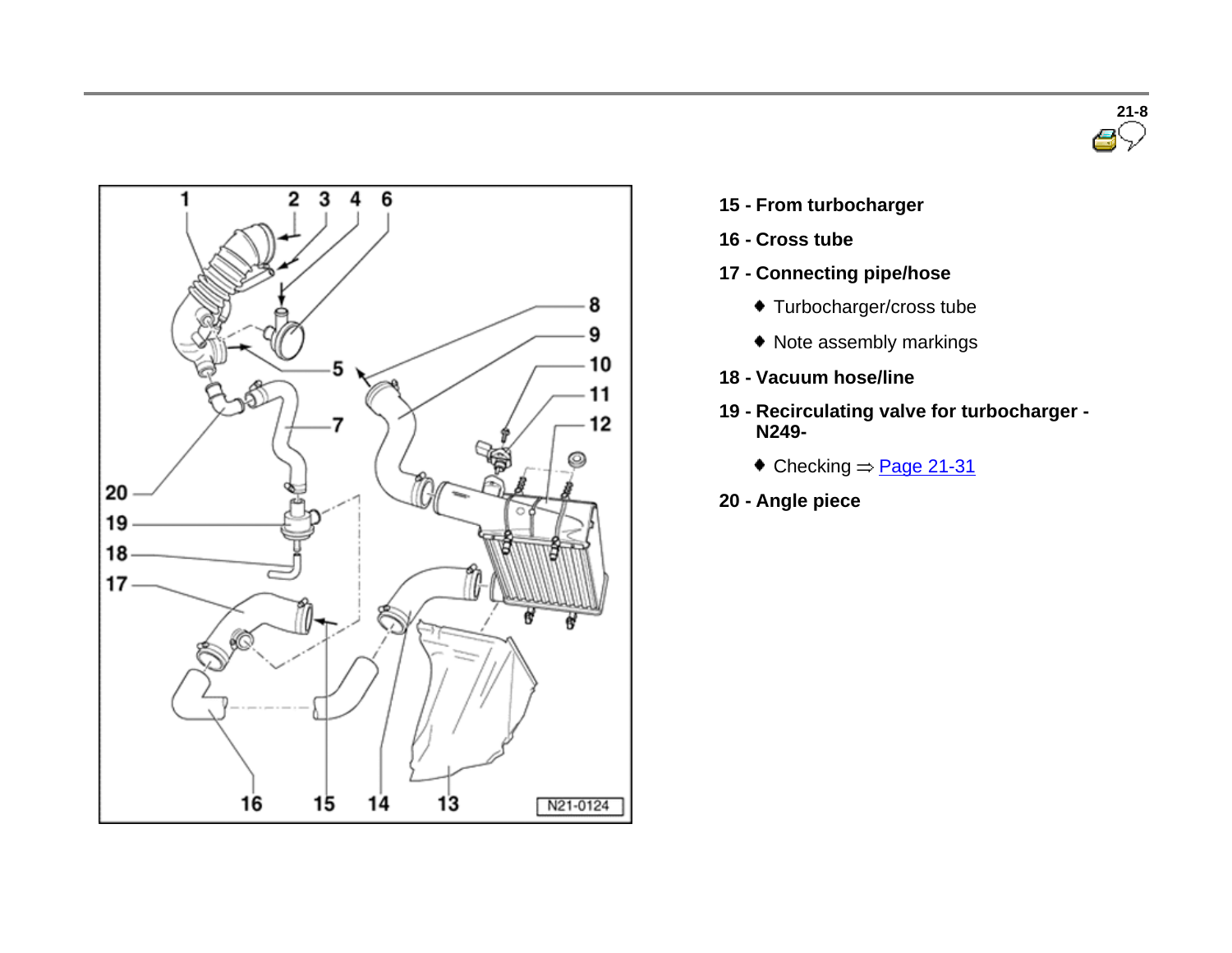



## **Charge air system diagram**

#### **Engine code AEB**

- **1 - EVAP canister**
- **2 - Vent pipe**
	- From gravity valve on fuel tank  $\Rightarrow$  Page 20- $2$ , Item 5
- **3 - Check valve**
	- ◆ For EVAP canister
- **4 - Turbocharger**
	- Charge pressure regulator valve and pressure unit are components of the turbocharger and cannot be replaced individually
- **5 - Fuel pressure regulator**
- **6 - Intake manifold**
- **7 - Crankcase ventilation**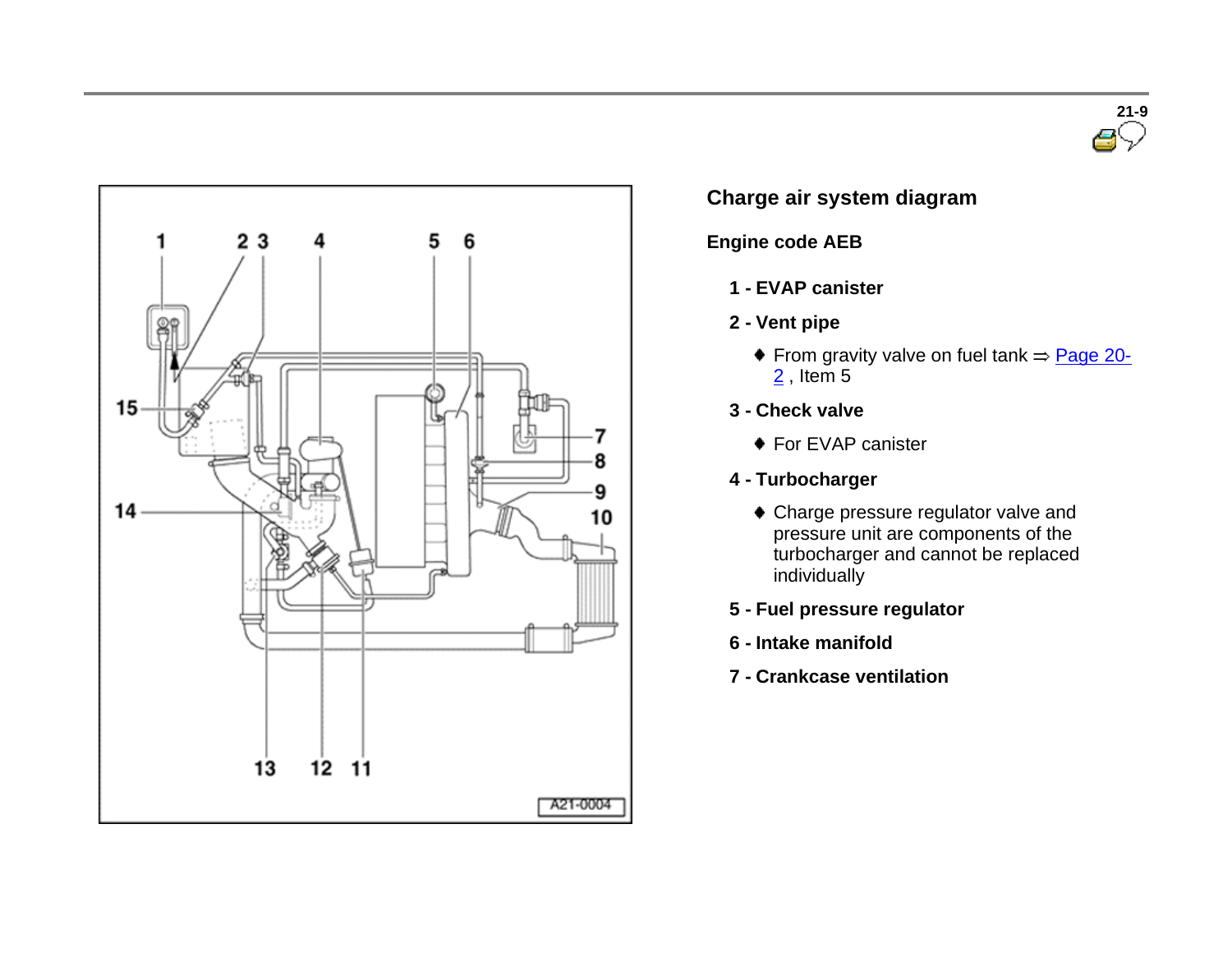



- **8 - Check valve**
	- ◆ For EVAP canister
- **9 - Throttle valve control module**
- **10 - Charge air cooler**
- **11 - Pressure unit**
	- ◆ For wastegate
	- $\bullet$  Integral part of turbocharger; cannot be replaced
- **12 - Recirculating valve for turbocharger - N249-**
- **13 - Wastegate Bypass Regulator valve -N75-**
	- $\bullet$  The valve will be activated from the Engine Control Module (pulsed)
	- Closed with no current, charge pressure limited
	- Checking activation:

*Repair Manual, 1.8 Liter 4-Cyl. 5V Turbo Fuel Injection & Ignition, Repair Group 01*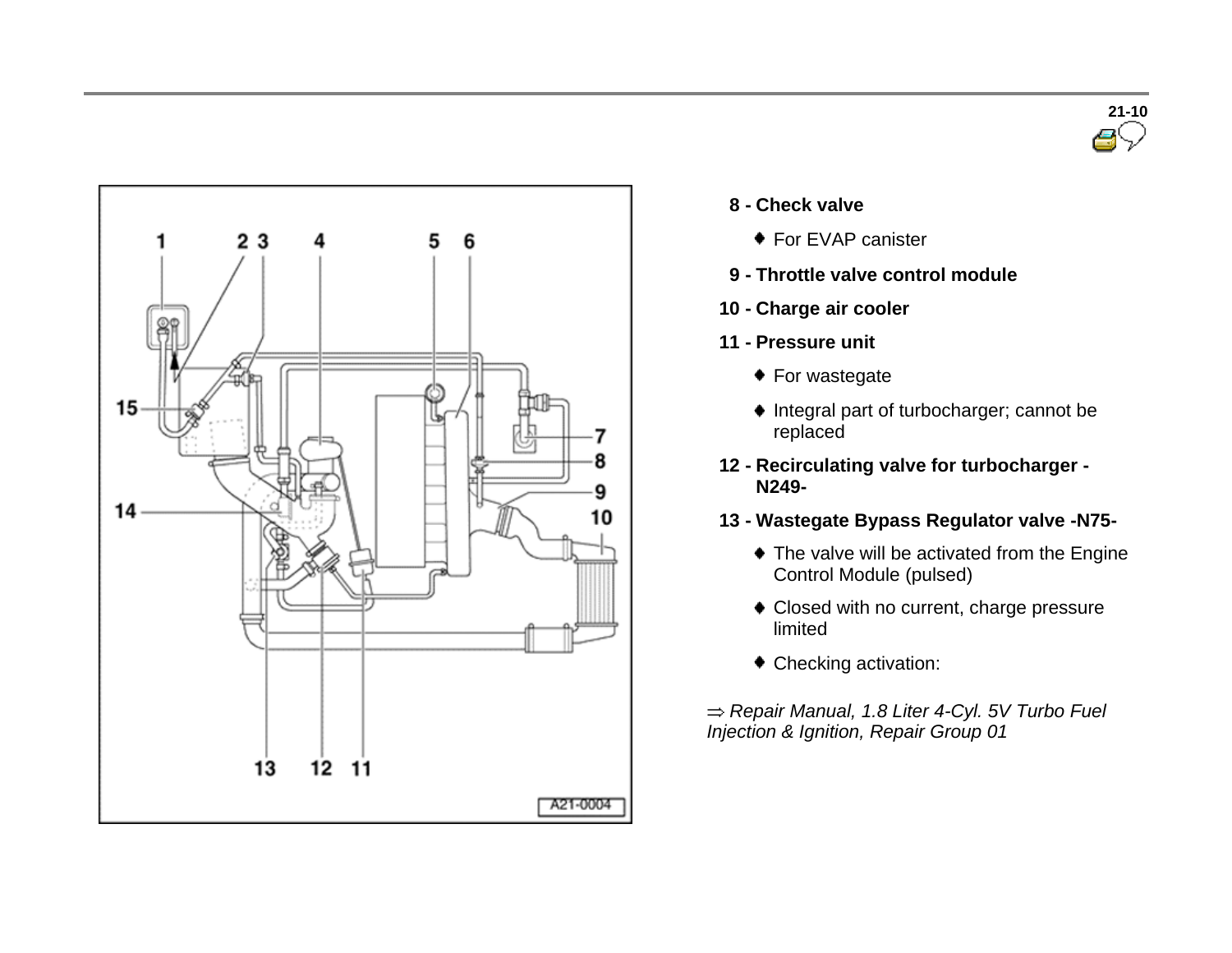



#### **14 - Pressure regulator valve**

- For Positive Crankcase Ventilation
- **15 - EVAP Canister Purge Regulator valve - N80-**
	- Checking:

*Repair Manual, 1.8 Liter 4-Cyl. 5V Turbo Fuel Injection & Ignition, Repair Group 01*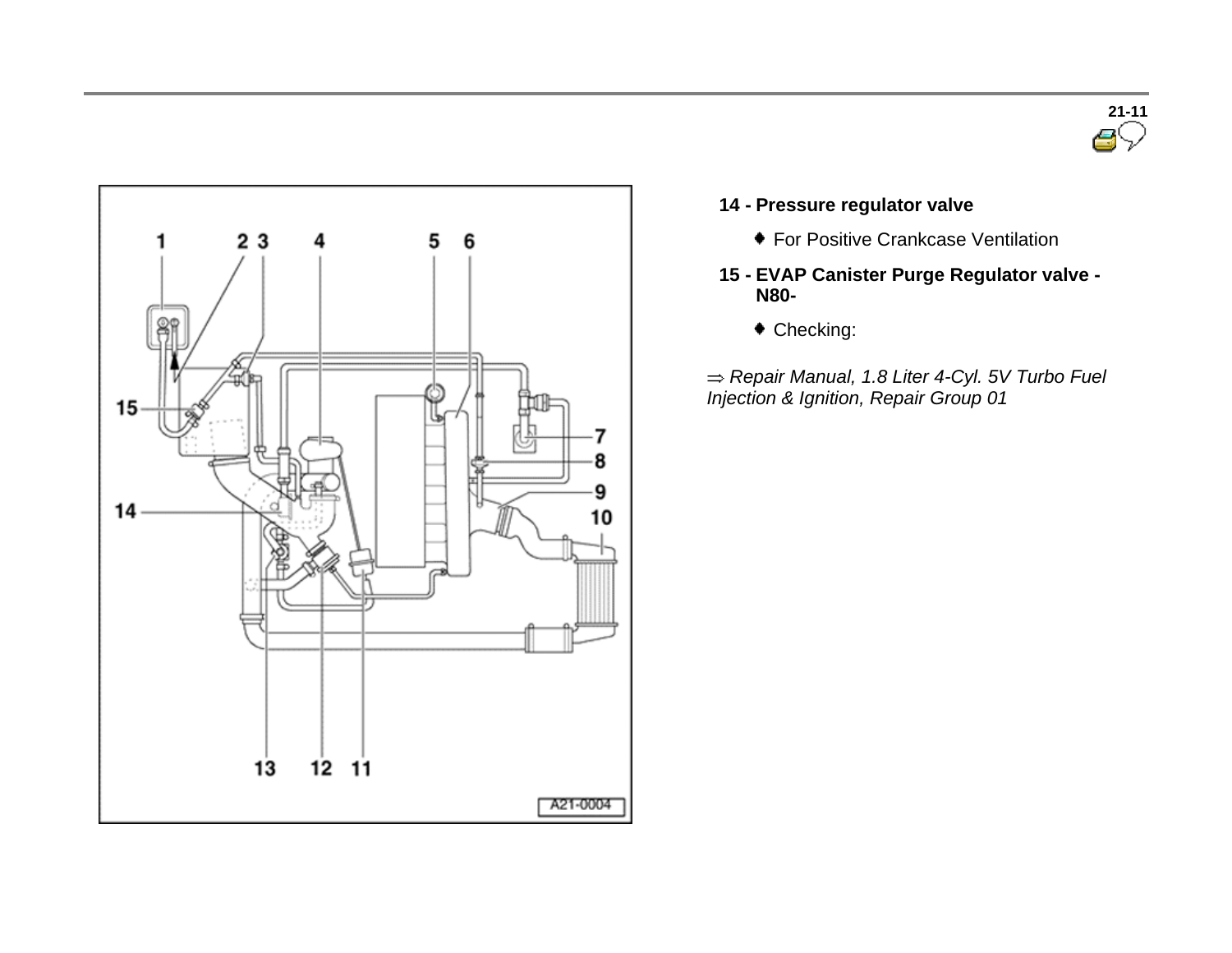



#### **Engine code ATW**

- **1 - EVAP canister**
- **2 - Vent pipe**
	- From gravity valve on fuel tank  $\Rightarrow$  Page 20- $2$ , Item 5
- **3 - Check valve**
	- ◆ For EVAP canister
- **4 - Turbocharger**
	- Charge pressure regulator valve and pressure unit are components of the turbocharger and cannot be replaced individually
- **5 - Combination valve**
	- ◆ For secondary air system
	- $\triangleleft$  Checking  $=$  Page  $\triangleleft$   $\triangleq$  Page 26-17
- **6 - Fuel pressure regulator**
- **7 - To brake servo**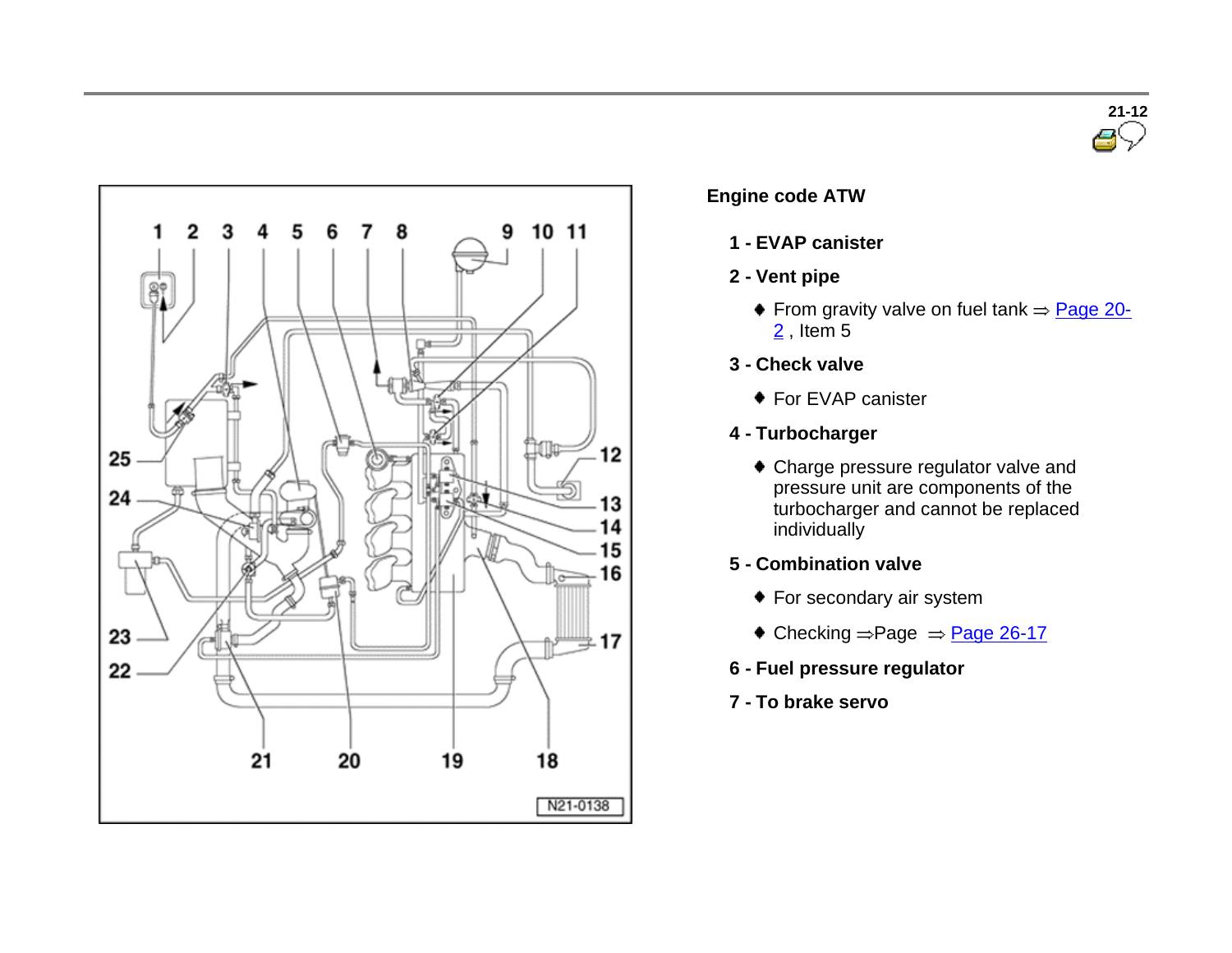



- **8 - Vacuum booster**
- **9 - Vacuum reservoir**
	- ◆ Secured in wheel housing, front left
- **10 - Check valve**
- **11 - Check valve**
- **12 - Crankcase ventilation**
- **13 - Secondary Air Injection (AIR) solenoid valve -N112-**
	- $\textcolor{blue}{\bullet}$  Checking  $\Rightarrow$  Page 26-21
- **14 - Check valve**
	- ◆ For EVAP canister
- **15 - Recirculating valve for turbocharger - N249-**
	- $\textcolor{blue}{\bullet}$  Checking  $\Rightarrow$  Page 21-38
- **16 - Charge air pressure sensor -G31-\***
	- $\bullet$  Checking  $\Rightarrow$  Page 21-33
- **17 - Charge air cooler**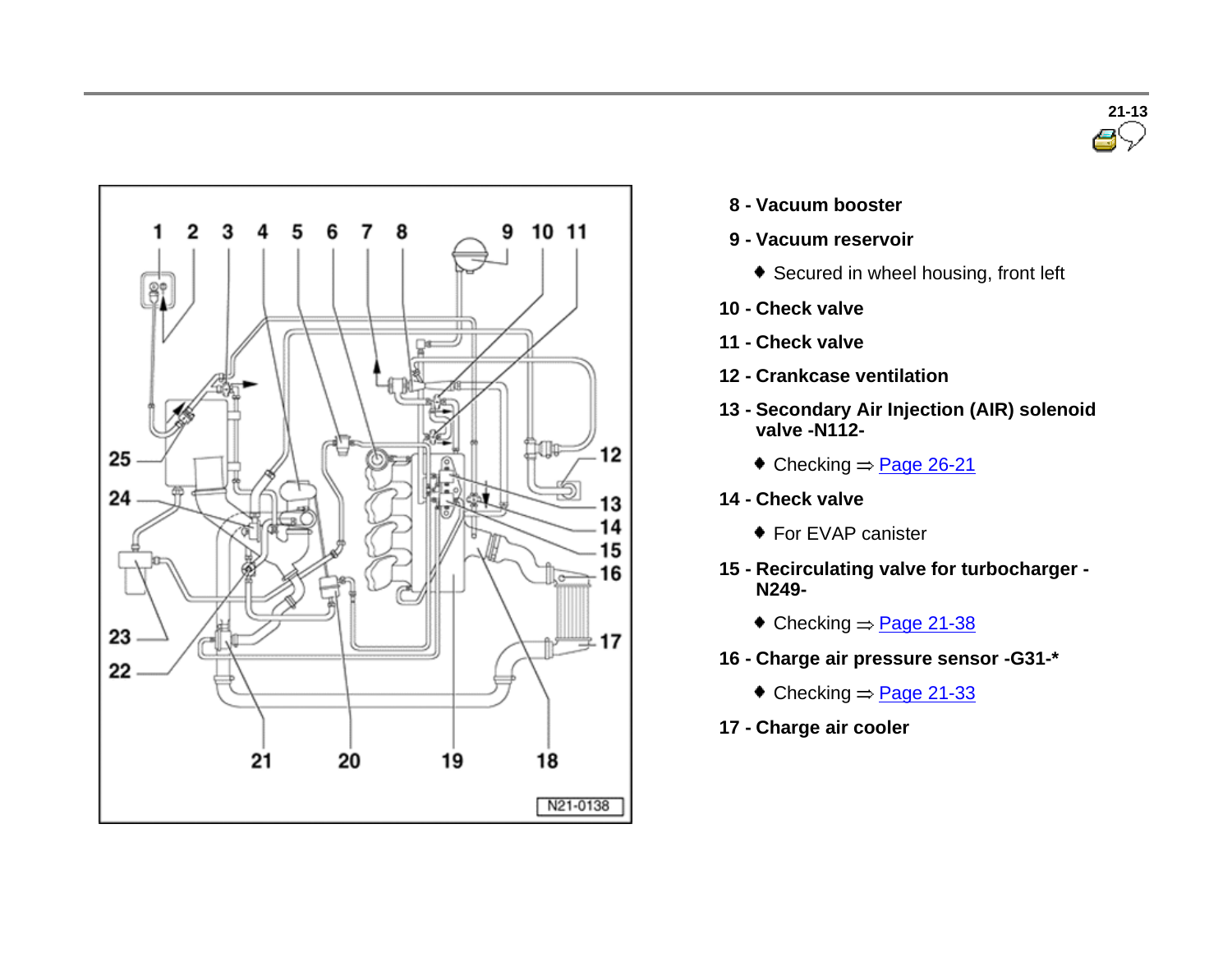



- **18 - Throttle valve control module**
- **19 - Intake manifold**
- **20 - Pressure unit**
	- ◆ For wastegate
	- $\bullet$  Integral part of turbocharger; cannot be replaced
- **21 - Recirculating valve for turbocharger - N249-**
- **22 - Wastegate Bypass Regulator valve -N75)**
	- ◆ The valve will be activated from the engine control module (pulsed)
	- Closed with no current, charge pressure limited
	- Checking activation:
- *Repair Manual, 1.8 Liter 4-Cyl. 5V Turbo Fuel Injection & Ignition, Repair Group 01*
	- **23 - Secondary Air Injection (AIR) pump motor -V101-\***
		- $\triangleleft$  Checking function  $\Rightarrow$  Page 26-19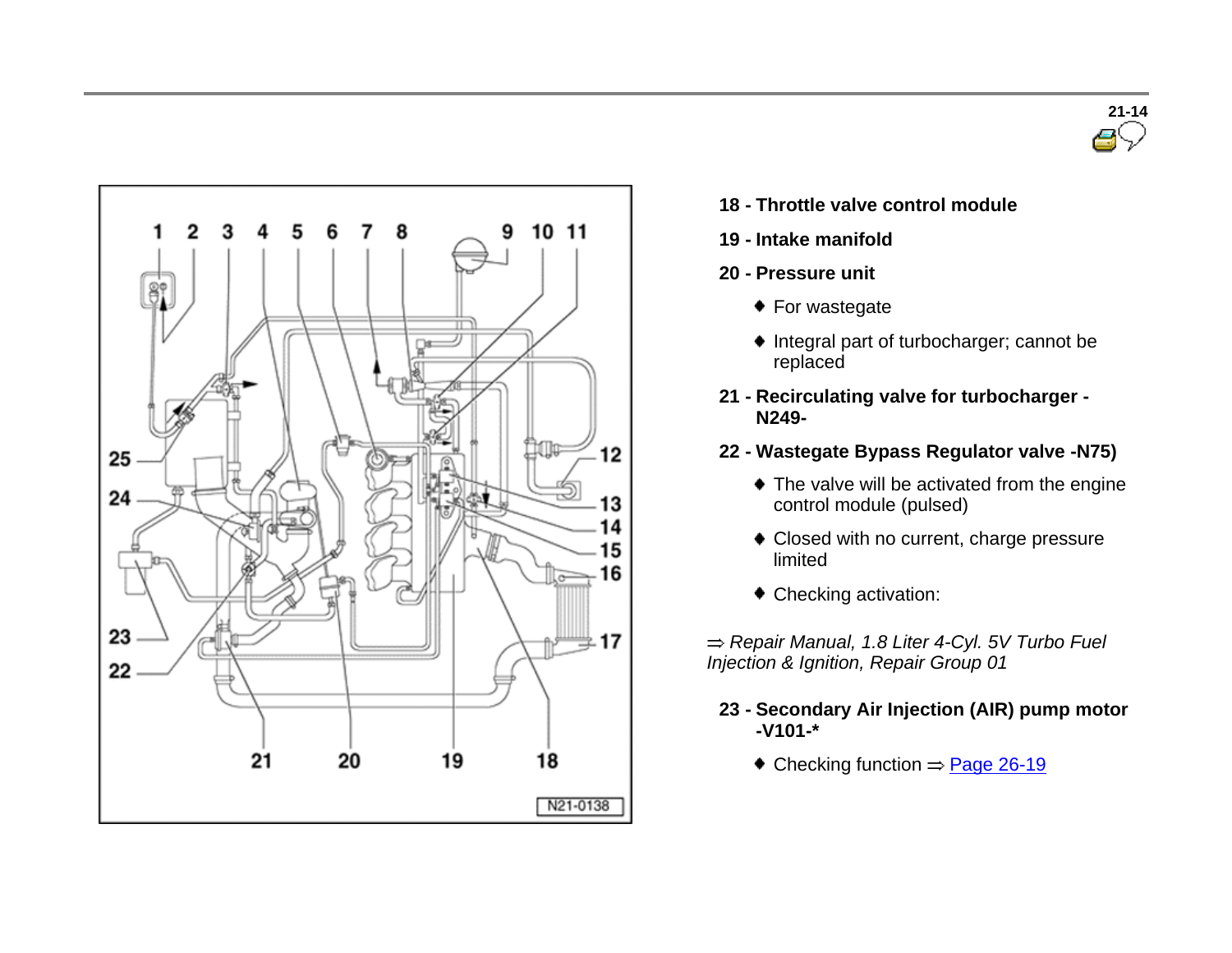



#### **24 - Pressure regulator valve**

- For Positive Crankcase Ventilation
- **25 - EVAP Canister Purge Regulator valve - N80-**
	- $\bullet$  Checking:

*Repair Manual, 1.8 Liter 4-Cyl. 5V Turbo Fuel Injection & Ignition, Repair Group 01*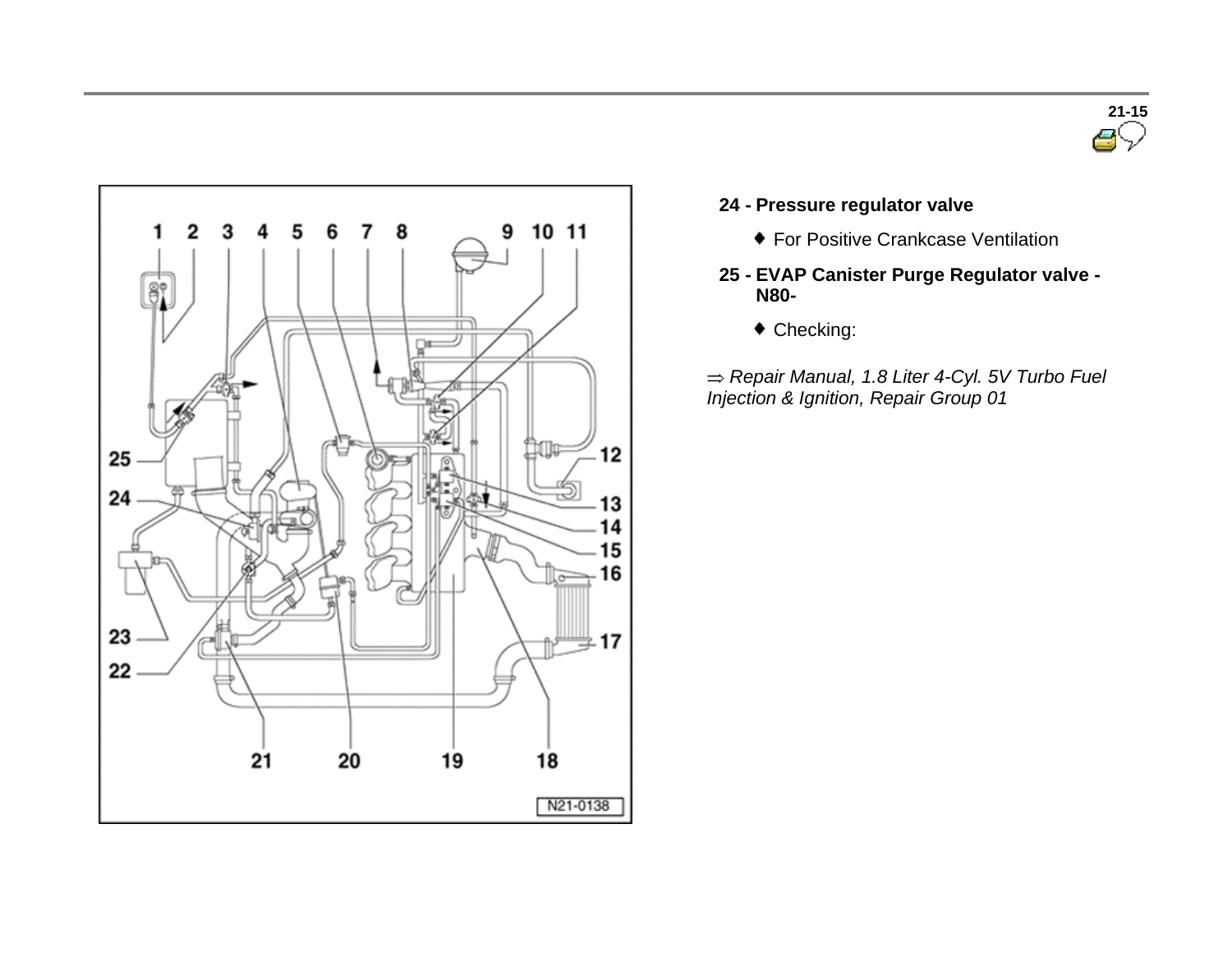

#### **Rules for cleanliness**

 When working on the exhaust gas turbocharger, pay careful attention to the following 5 rules:

- Thoroughly clean all unions and the adjacent areas before disconnecting.
- ◆ Place parts that have been removed on a clean surface and cover. Do not use fluffy cloths!
- Carefully cover opened components or seal, if the repair cannot be carried out immediately.
- Only install clean components: Only unpack replacement parts immediately prior to installation. Do not use parts that have been stored loose (e.g. in tool boxes etc.).
- When the system is open: Do not work with compressed air if this can be avoided. Do not move the vehicle unless absolutely necessary.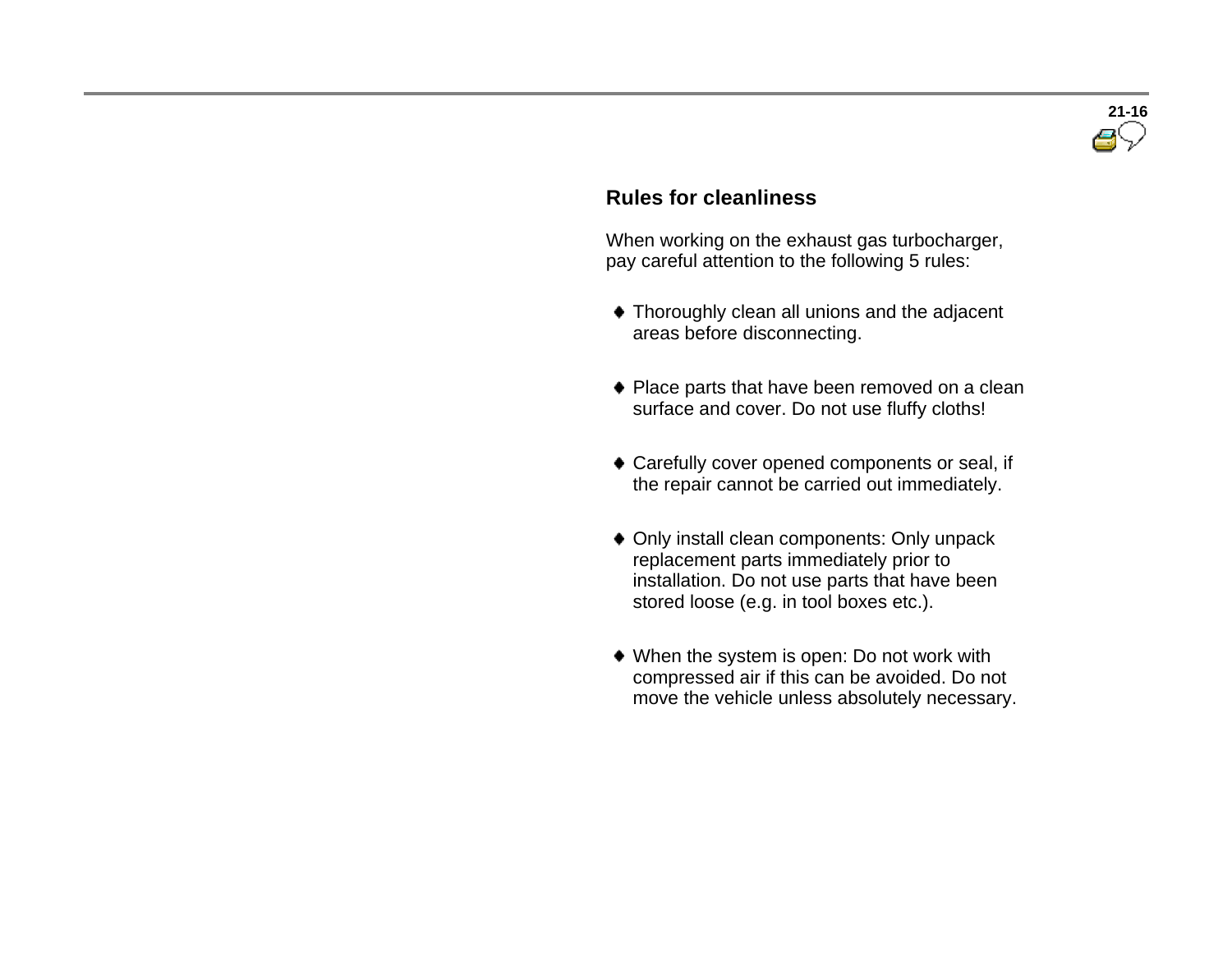

#### **Safety precautions**

 Observe the following if test and measuring instruments are required during a test drive:

 $\bullet$  Test and measuring instruments must be secured to the rear seat and operated by a 2nd person from this location.

#### *CAUTION!*

 *If test and measuring instruments are operated from the front passenger's seat and the vehicle is involved in an accident, there is a possibility that the person sitting in this seat may receive serious injuries when the airbag is triggered.*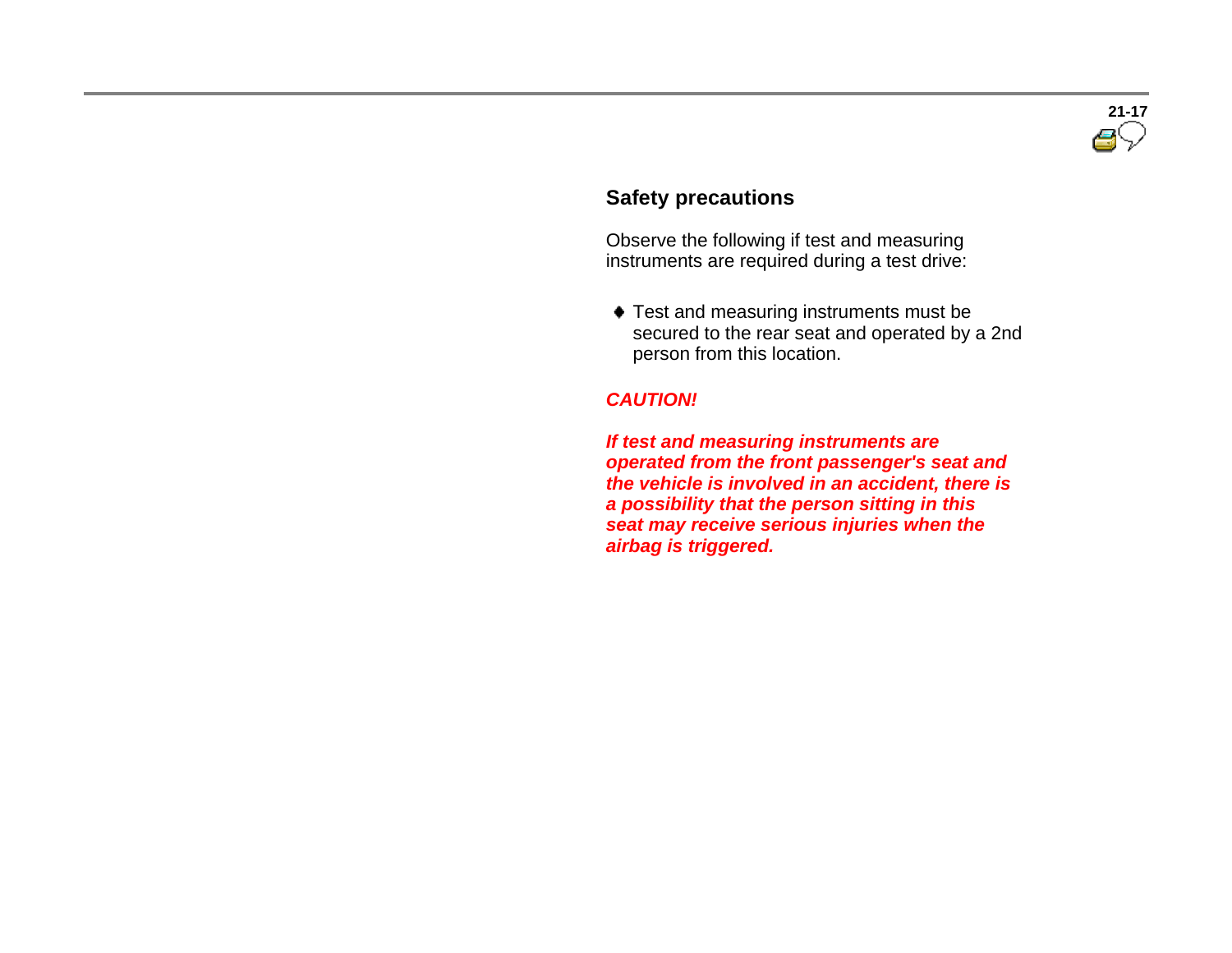# V.A.G 1397 A W00-0565

**Rapid** data transfer **HELP** HELP

#### **Charge air pressure regulation, checking**

Vehicles with E-Gas system  $\Rightarrow$  Page 21-24

#### **Special tools and equipment**

 V.A.G <sup>1551</sup> Scan Tool or vehicle system tester V.A.G 1552 with cable V.A.G 1551/3

#### **Engine code AEB**

 $\blacktriangleleft$ 

V.A.G 1397 A Turbocharger tester

#### **Checking conditions**

- No leaks on intake and exhaust systems.
- ◆ Engine oil temperature min. 80 °C

#### **Test sequence**

- Connect V.A.G 1551 (V.A.G 1552). Start engine and select engine electronics control module with "Address word" 01.

*Repair Manual, 1.8 Liter 4-Cyl. 5V Turbo Fuel Injection & Ignition, Repair Group 01*

Indicated on display

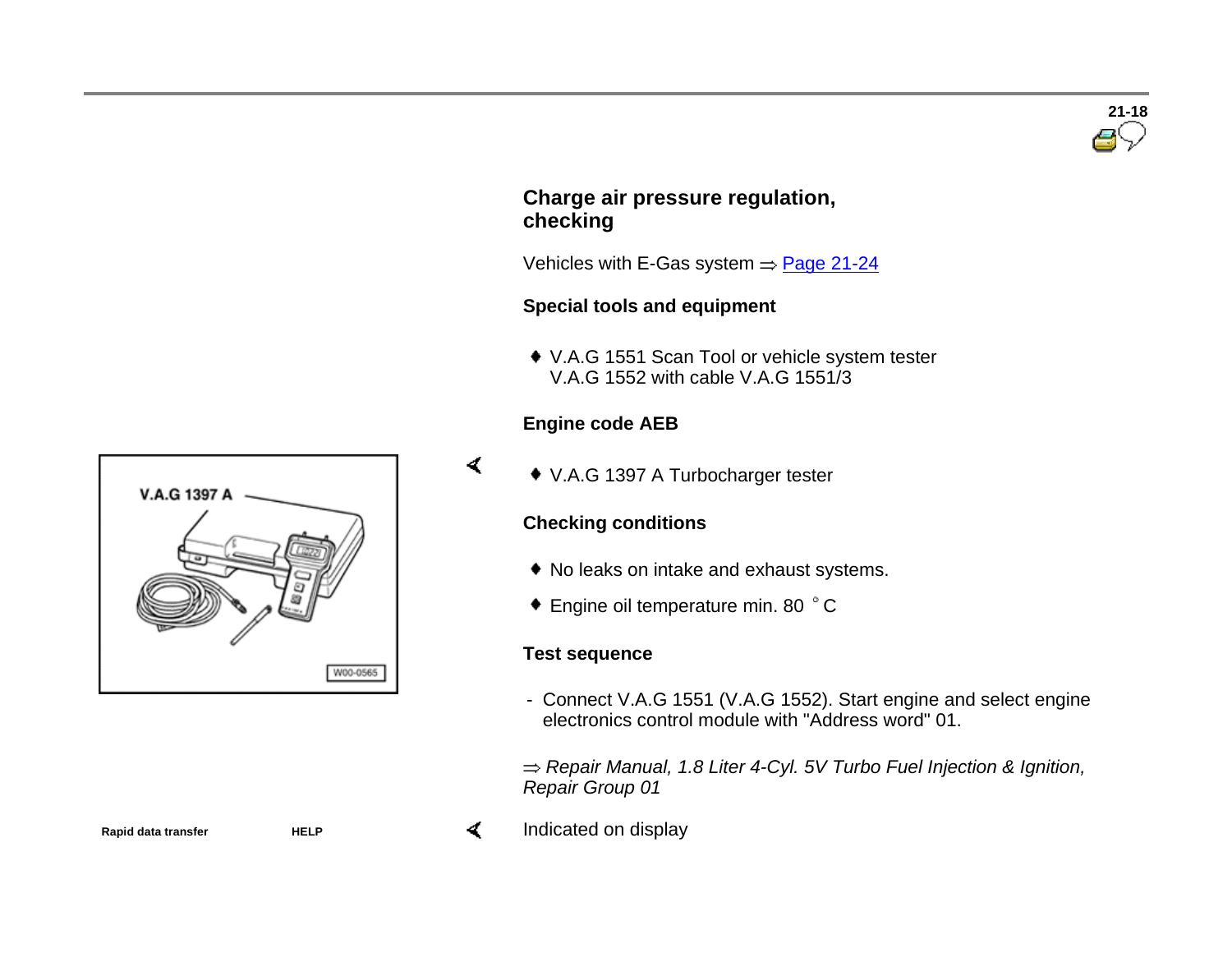#### **Select function XX**

**Read measured value block HELP**

**Input display group number XXX**

- Press -0- and -8- buttons to select "Read measured value block" and confirm entry with -Q- button.
- $\blacktriangleleft$ Indicated on display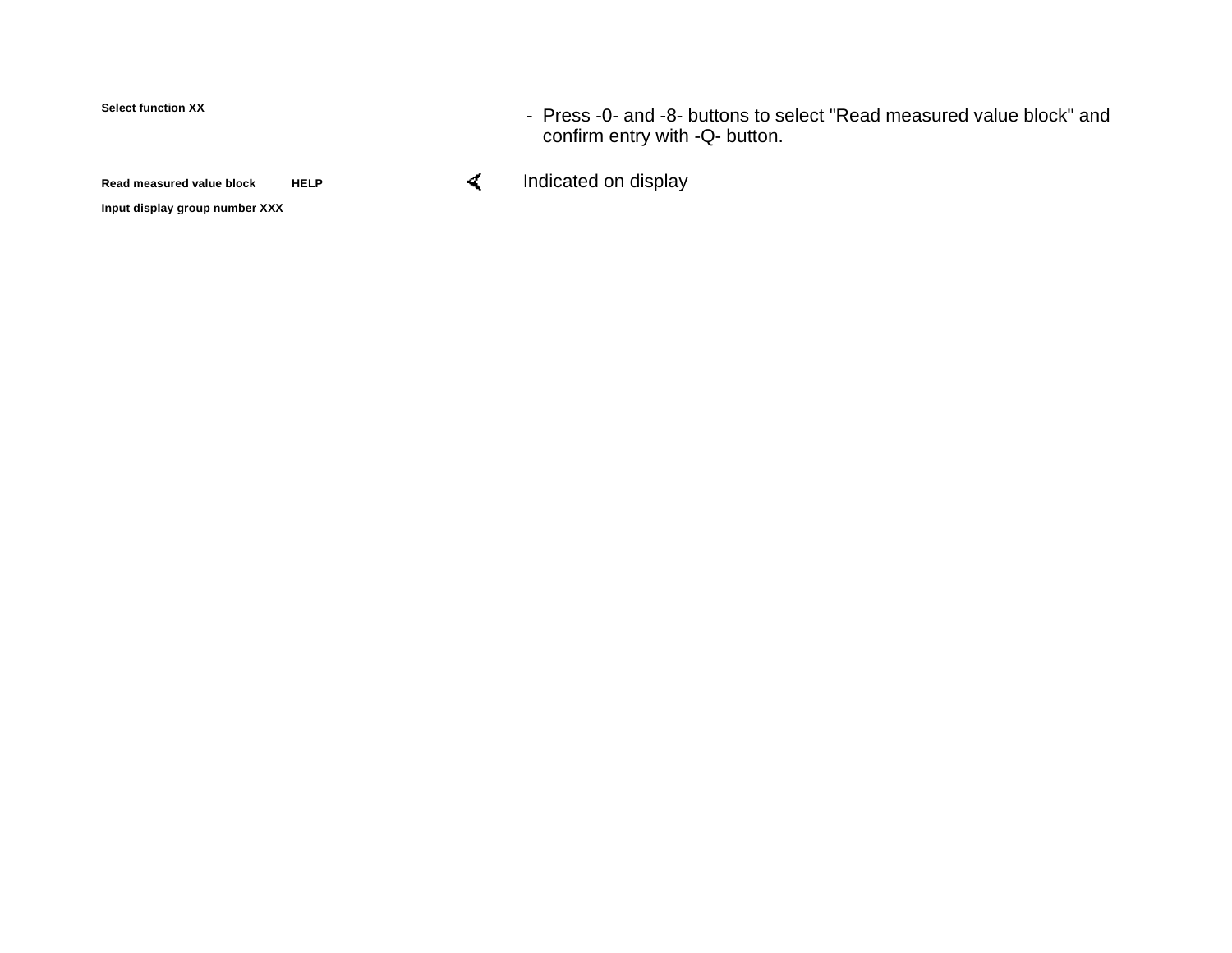

- Press -1-, -1- and -4- buttons for "Display group number 114" and confirm entry with -Q- button.

#### Indicated on Display  $\blacktriangleleft$

- Check on/off ratio of Wastegate Bypass Regulator valve -N75- during a test drive or on a rolling test stand (at Wide Open Throttle 1800 to 2300 rpm) in display field 4.
- Specification: 5 to 95 %

If the specification is obtained:

 $\Rightarrow$  Page 21-21 (Engine code ATW)

### **Engine code AEB**

 $\blacktriangleleft$ 

The charge pressure is measured under full load while driving or on a rolling test stand. Test period per measurement = max. 10 seconds.

- Disconnect hose between intake manifold and charge pressure bypass valve at intake manifold and connect turbocharger tester V.A.G 1397 A using T piece.
	- Select measuring range l.



- **Read Measured value block 114** 
	- **1 2 3 4**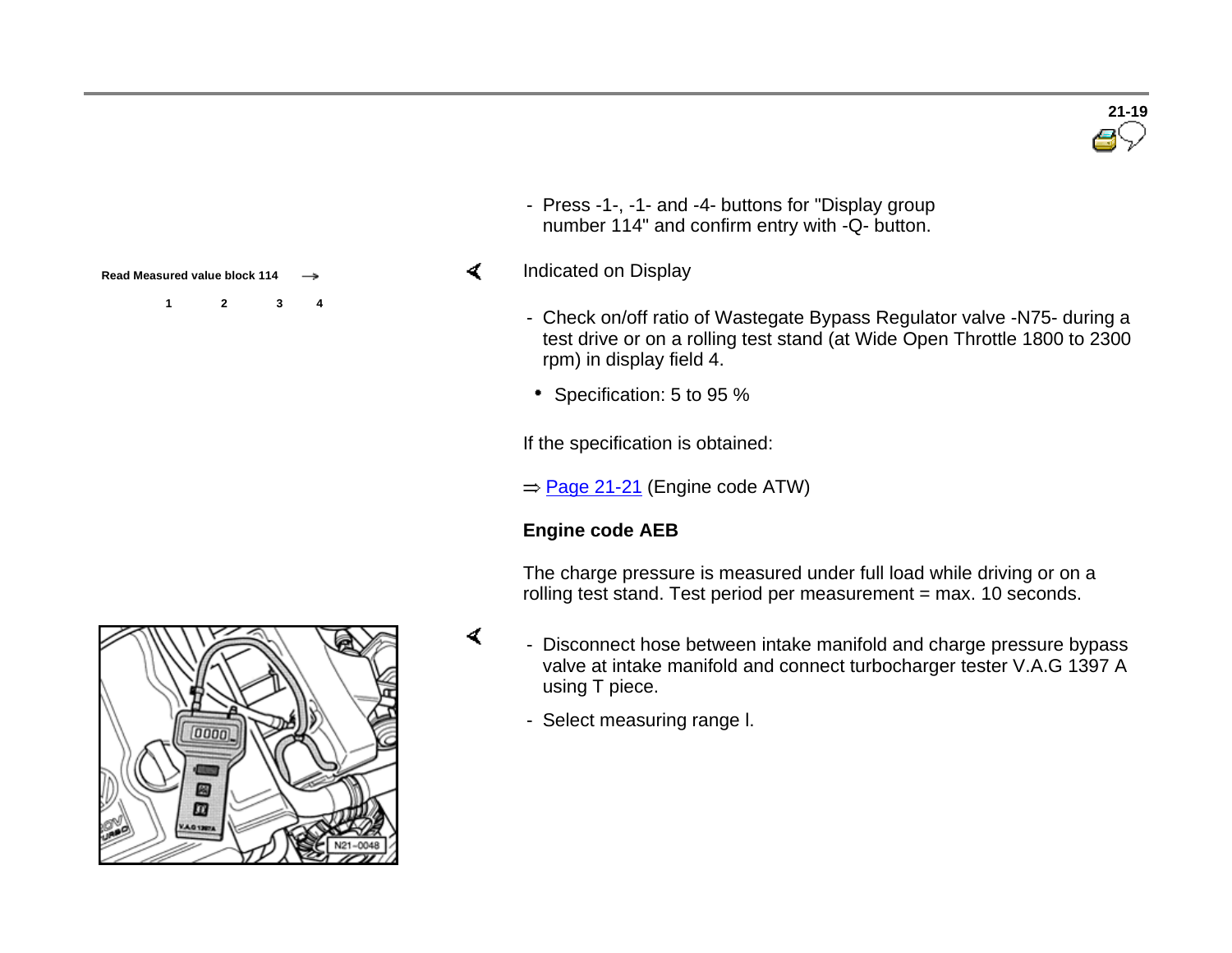

#### *Note:*

- *To operate turbocharger tester see operating instructions.*
- *The hoses must be connected so that there is no possibility of leaks.*
- *If charge pressure is measured while driving, for safety reasons a second person must operate the turbocharger tester.*
- *Ensure that the pressure hose is not trapped between the hood and the body.*
- Measure charge pressure at Wide Open Throttle.

#### **On a rolling test stand**

 Test in 3rd gear (manual transmission), 2nd gear (automatic transmission).

#### **During test drive**

Vehicles with manual transmission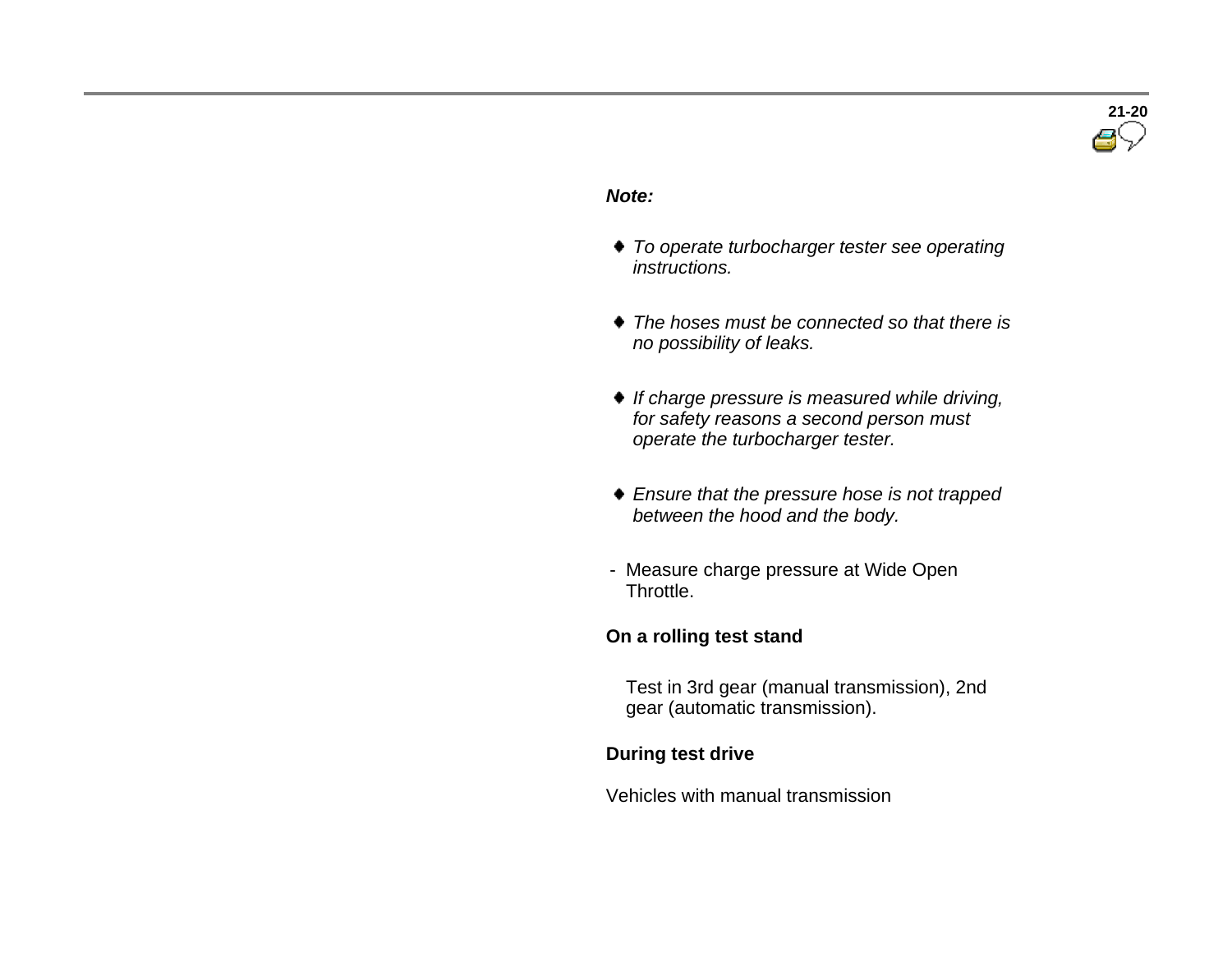- Accelerate vehicle in 2nd gear at Wide Open Throttle.

Vehicles with automatic transmission

- Manually select 4th gear range and begin accelerating from low speed at Wide Open Throttle (avoid kickdown; transmission must not shift into a lower gear).
- At engine speed of 1800 to 2300 rpm press memory button "M" on turbocharger tester (V.A.G. 1397 A) and read display.
- Specification: (absolute pressure) 1.350 to 1.750 bar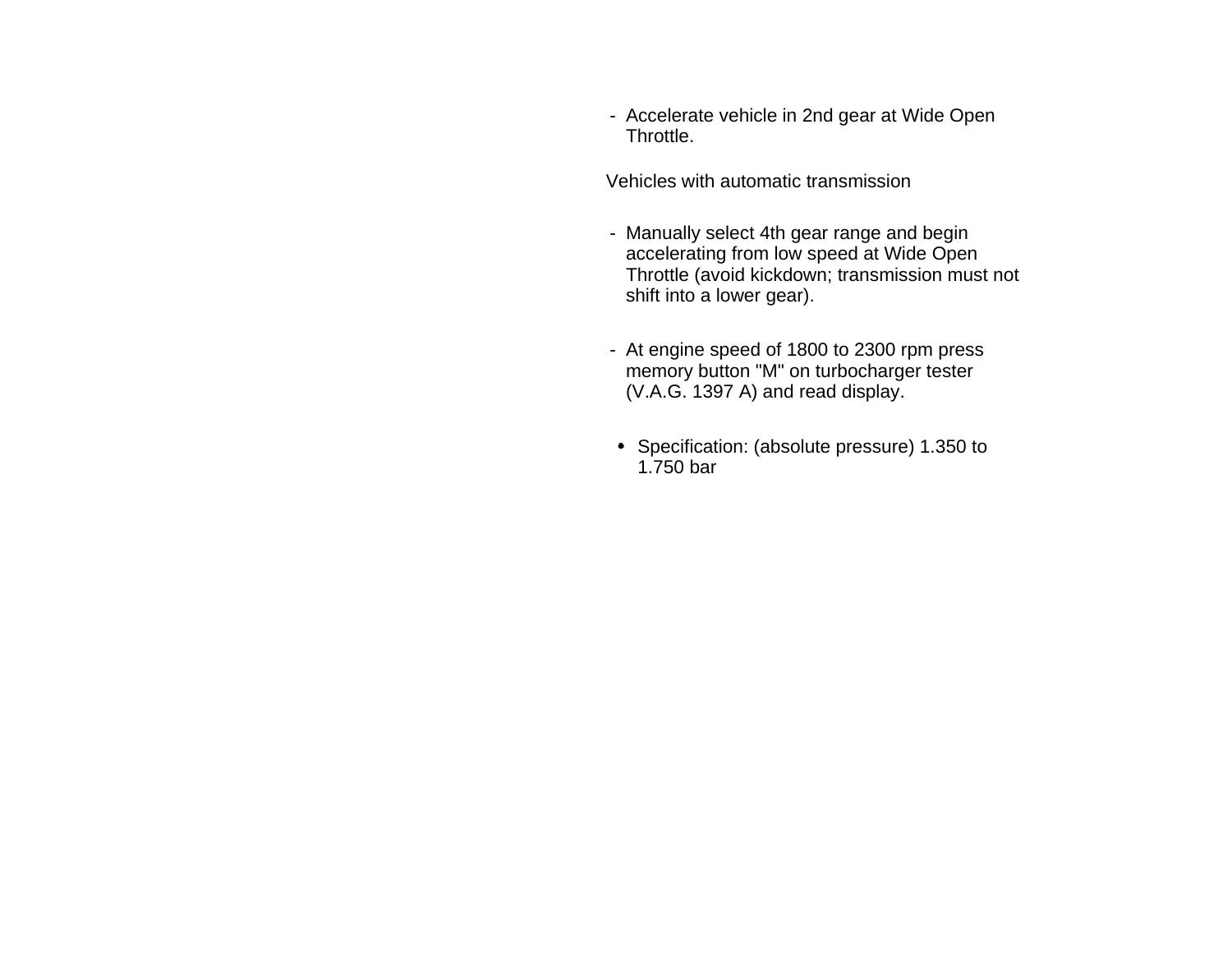# **21-21**

#### *Note:*

.

 *If the full charge pressure was not attained, repeat the test.*

If the charge pressure is exceeded:

- Test Wastegate Bypass Regulator valve -N75-
- Hose from turbocharger via valve to pressure unit not blocked when connector is pulled off
- Check that pressure unit for charge pressure regulator valve is securely mounted on turbocharger.
- Check pressure unit, Page  $\Rightarrow$  Page 21-29
- Check charge pressure regulator valve shaft mounting in turbocharger for ease of movement.

If corroded together:

- Replace turbocharger.

If the charge pressure is not attained: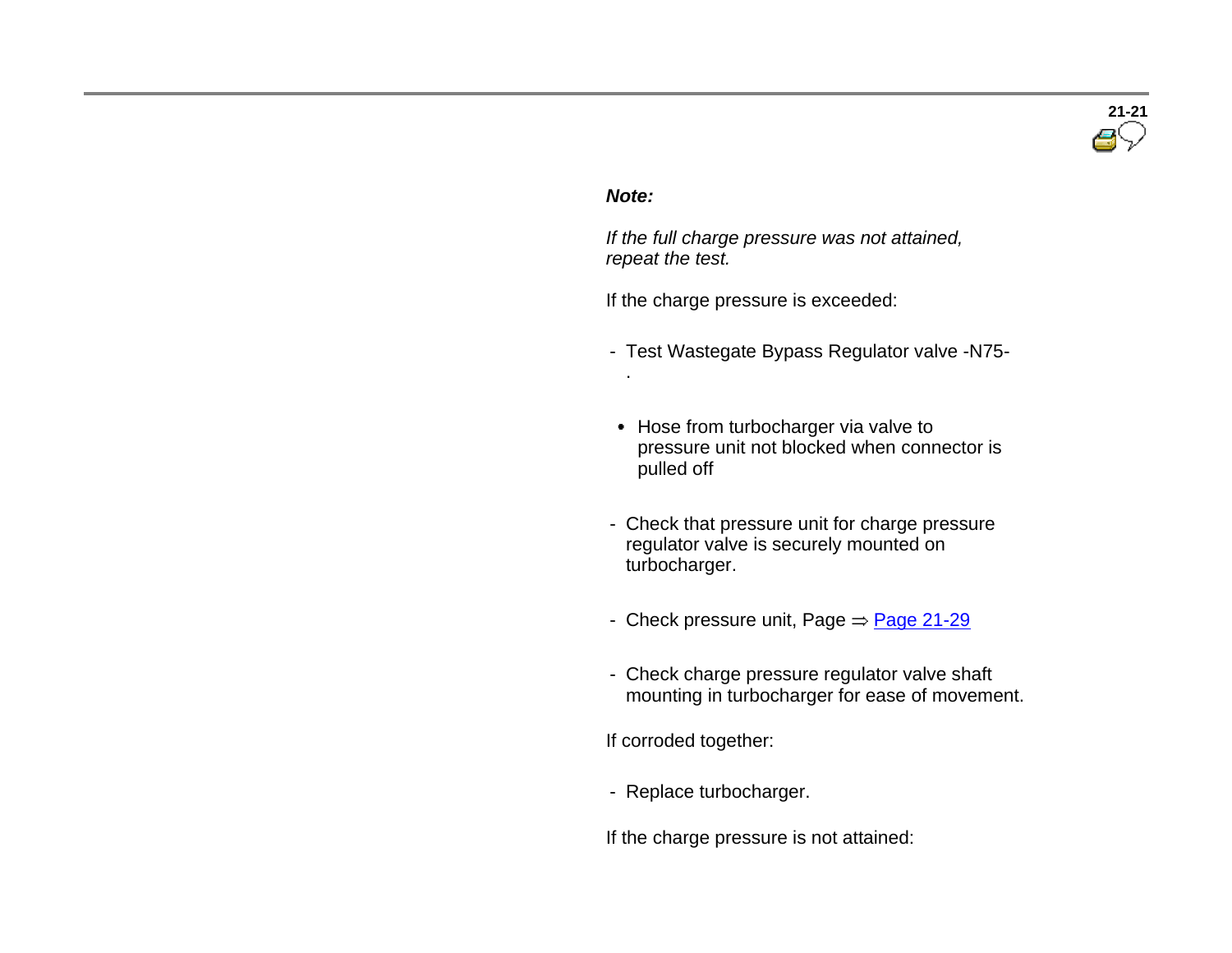- Replace turbocharger assembly.

#### **Engine code ATW**

- Press -C- button.
- Press -0-, -7- and -7- buttons to select "Display group number 77" and confirm entry with -Qbutton.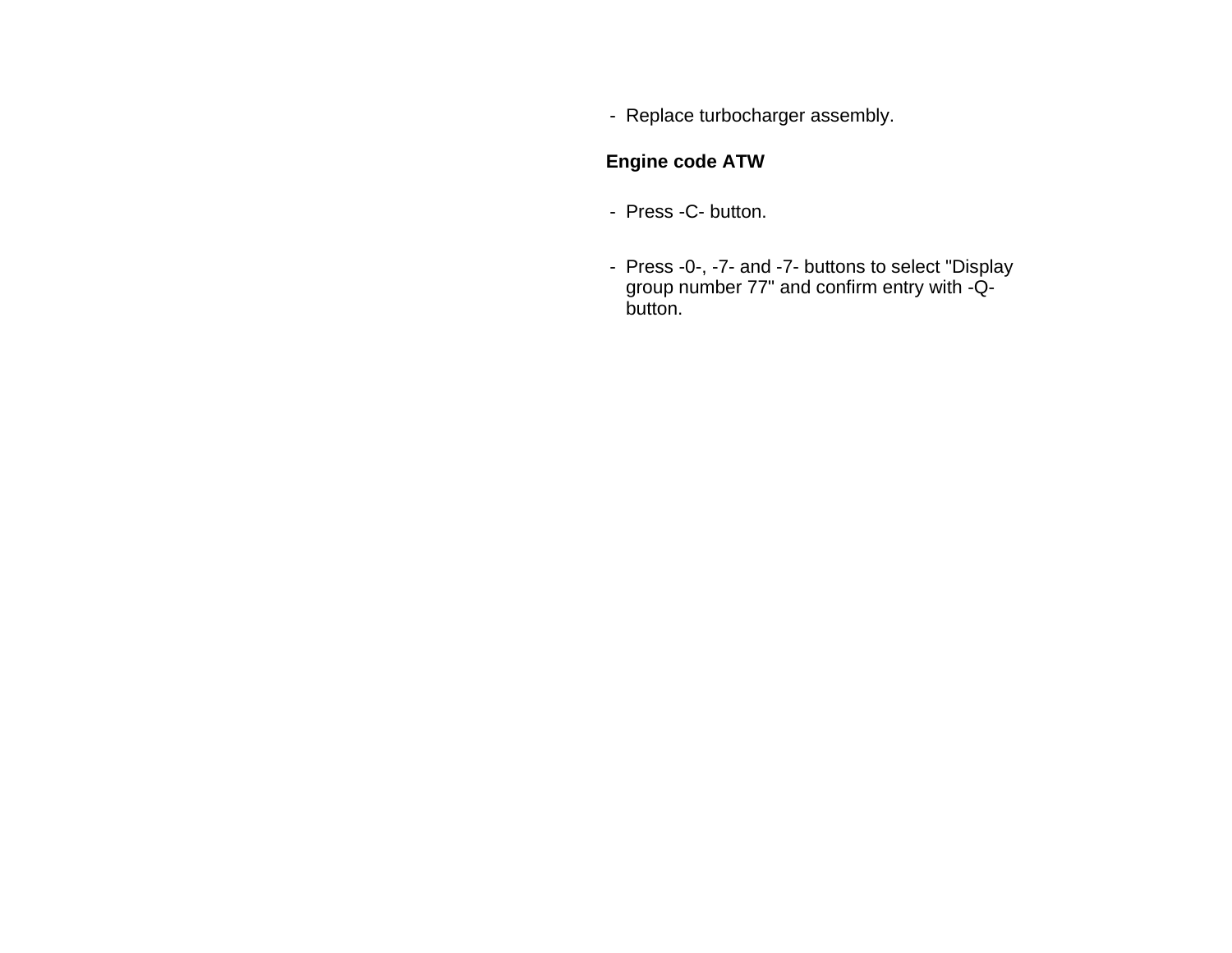**Read Measured value block 115** 

**1 2 3 4**

- $\blacktriangleleft$ Indicated on Display
	- Check actual charge pressure value at Wide Open Throttle in display group 4.

#### **On a rolling test stand**

Test in 3rd gear (manual transmission), 2nd gear (automatic transmission).

#### **During test drive**

Vehicles with manual transmission

- Accelerate vehicle at Wide Open Throttle in 2nd gear.

Vehicles with automatic transmission

- Manually select 4th gear range and begin accelerating from low speed at Wide Open Throttle (avoid kickdown; transmission must not shift into a lower gear).
- Press memory button "M" on turbocharger tester and read display.
- Specification: (Relative pressure) 1.350 to 1.650 bar
- Compare actual charge pressure value with value shown in display field 3.
- Difference: max. 100 mbar

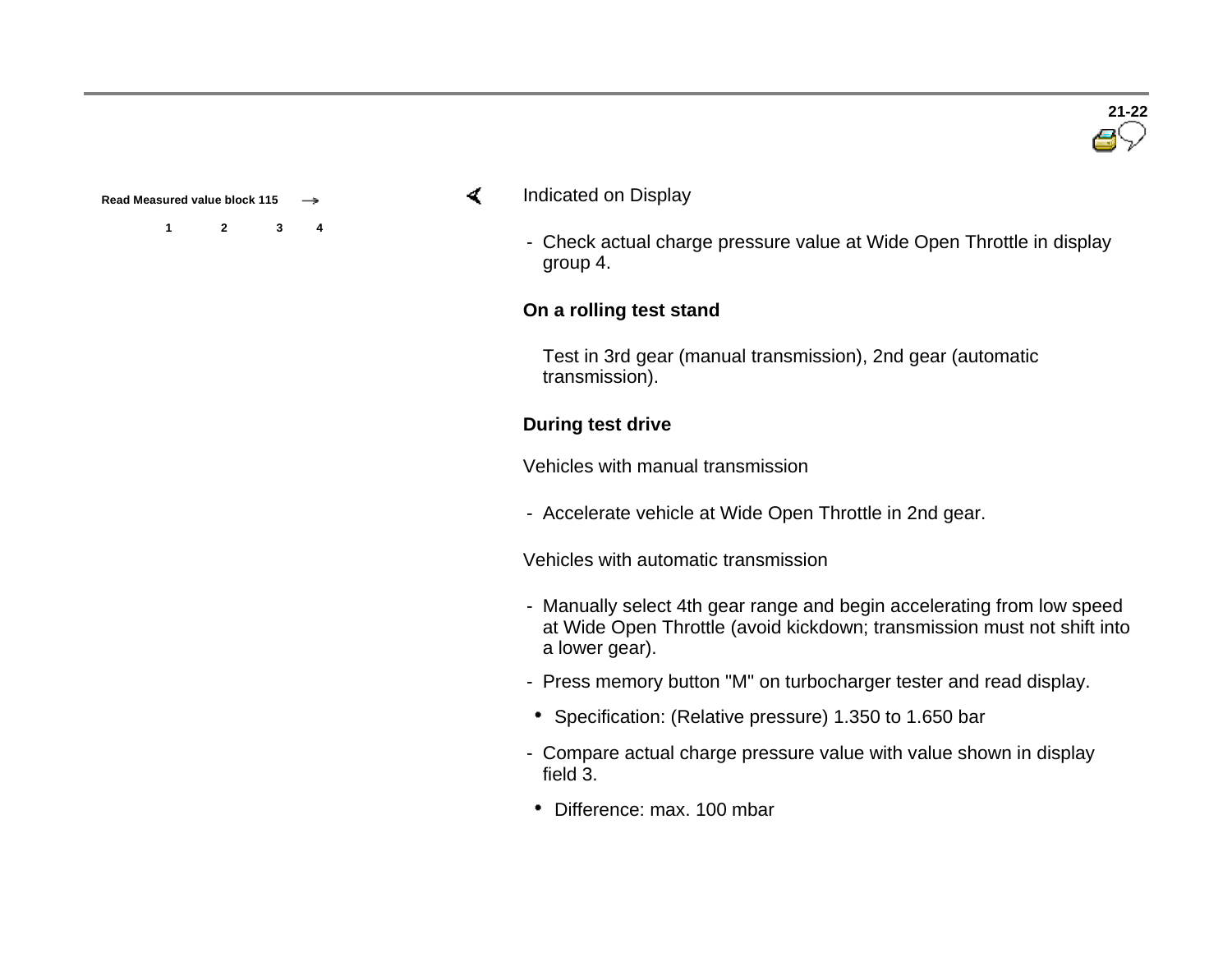

#### *Note:*

.

 *Repeat the test if the full charge pressure was not attained or if the difference between the actual value and the displayed value is exceeded.*

If the charge pressure is exceeded:

- Check Charge air pressure sensor -G31- $\Rightarrow$ Page 21-33
- Test Wastegate Bypass Regulator valve -N75-
- Hose from turbocharger via valve to pressure unit not blocked when connector is pulled off
- Check pressure unit for charge pressure regulator valve is securely mounted on turbocharger.
- Check wastegate bypass regulator valve pressure unit, Page  $\Rightarrow$  Page 21-29
- Check charge pressure regulator valve shaft mounting in turbocharger for ease of movement.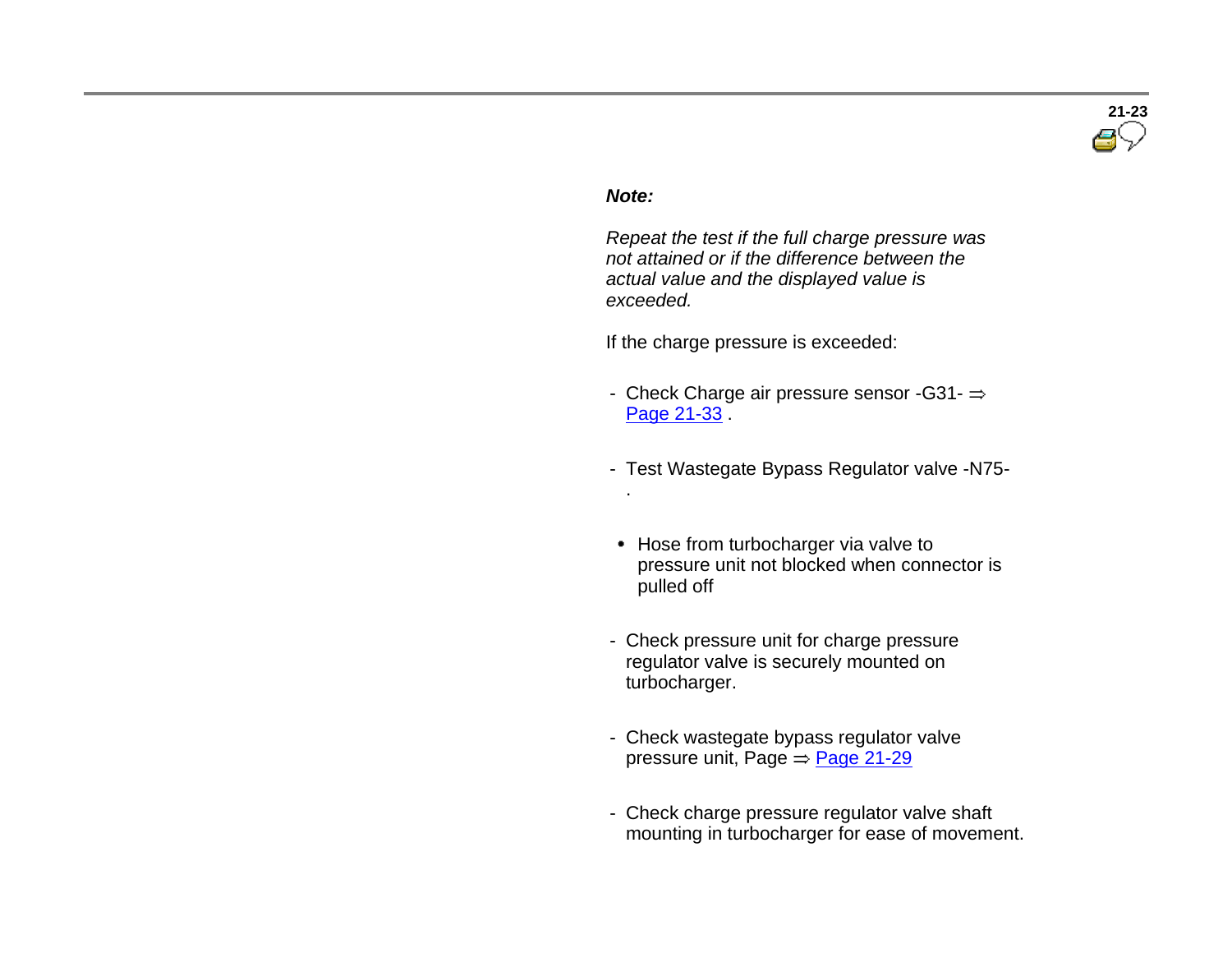If corroded together:

- Replace turbocharger.

If the charge pressure is not attained:

- Replace turbocharger.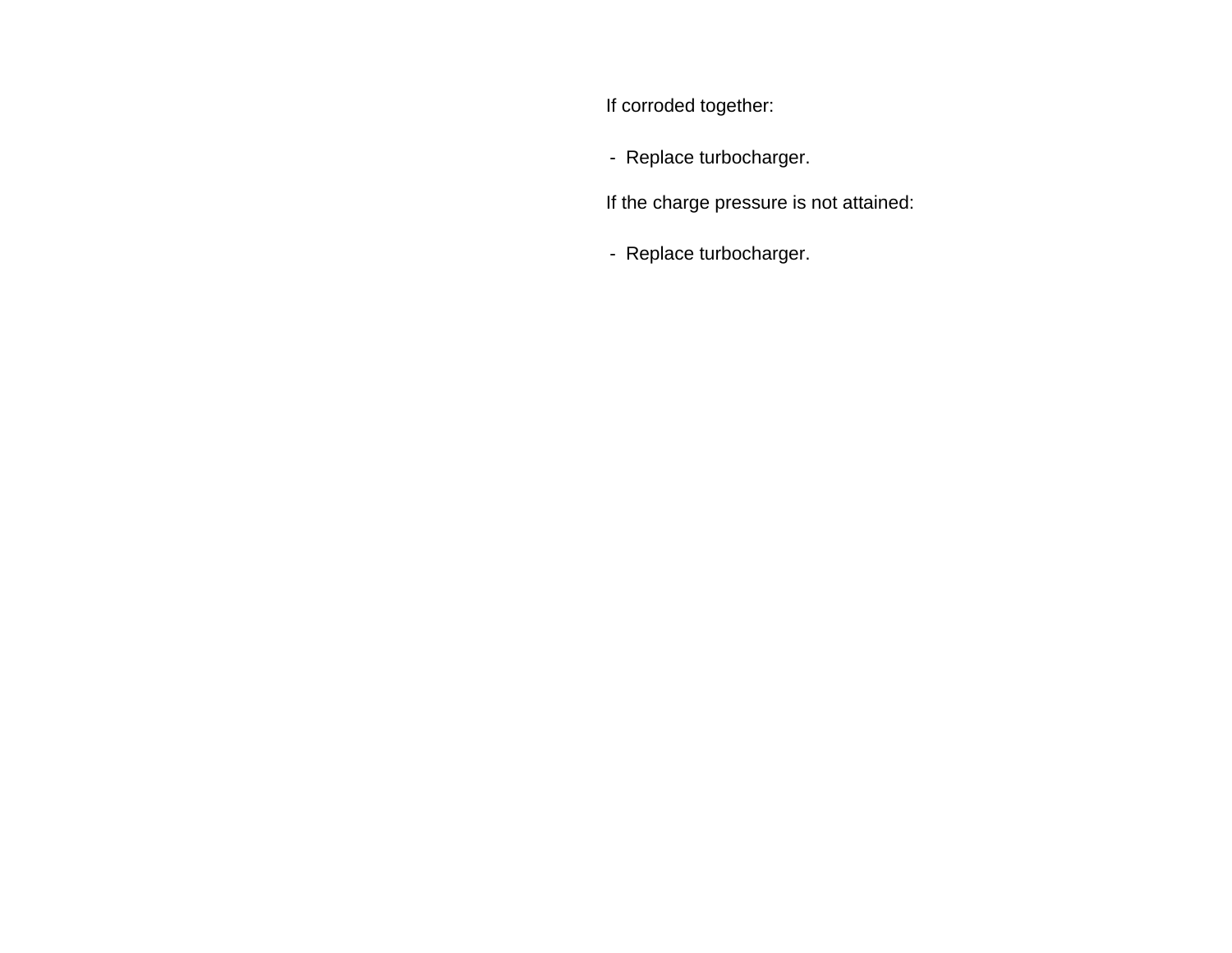

#### **Charge pressure regulation, checking (vehicles with E-Gas system)**

#### **Special tools and equipment**

 VAG1551 Scan Tool (ST) or VAG1552 mobile scan tool with VAG1551/3 adapter cable.

#### **Test requirements**

- No leaks on intake and exhaust side.
- $\degree$  Engine oil temperature at least 80  $\degree$  C.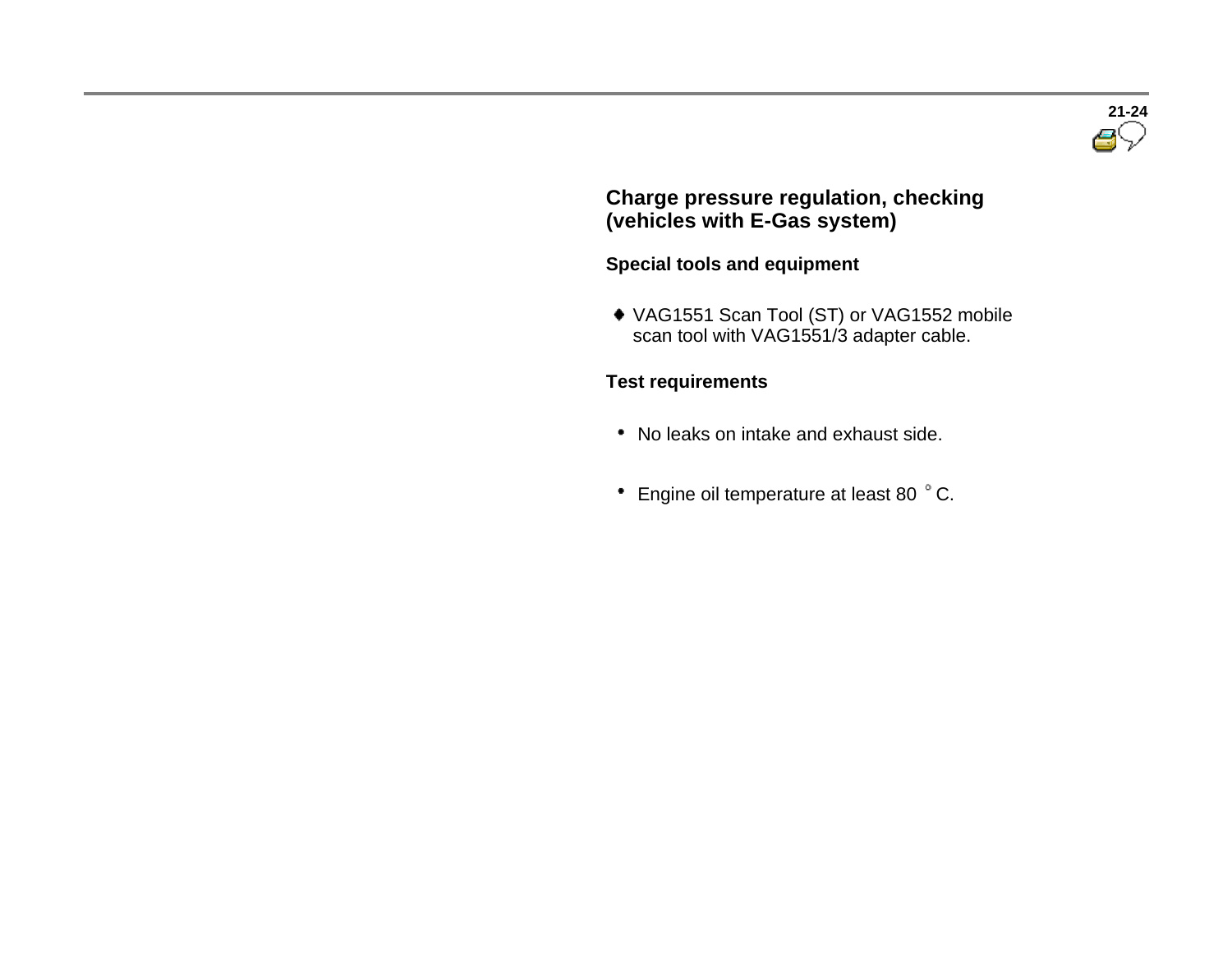|                                                              |                                     | <b>Test sequence</b>                                                                                                                                                                                                           |
|--------------------------------------------------------------|-------------------------------------|--------------------------------------------------------------------------------------------------------------------------------------------------------------------------------------------------------------------------------|
|                                                              |                                     | - Connect VAG1551 (VAG1552) scan tool. Start<br>engine and select Engine Control Module (ECM)<br>via "address word" 01.                                                                                                        |
|                                                              |                                     | ⇒ Repair Manual, 1.8 Liter 4-Cyl. 5V Turbo Fuel<br><b>Injection &amp; Ignition, Engine Code(s) AEB, Repair</b><br>Group 01; Connecting VAG1551 Scan Tool (ST)<br>and selecting Engine Control Module (ECM).                    |
| Rapid data transfer<br><b>Select function XX</b>             | ≺<br><b>HELP</b>                    | Indicated on display:                                                                                                                                                                                                          |
|                                                              |                                     | - Press buttons -0- and -8- to select function "Read measuring value<br>block" and press -Q- button to confirm input.                                                                                                          |
| Read measuring value block<br>Enter display group number XXX | $\blacktriangleleft$<br><b>HELP</b> | Indicated on display:                                                                                                                                                                                                          |
|                                                              |                                     | - Press buttons -1-, -1- and -4- to select "display group number 114" and<br>press -Q- button to confirm input.                                                                                                                |
| Read measuring value block 114 $\rightarrow$                 | ≺                                   | Indicated on display                                                                                                                                                                                                           |
| 1234                                                         |                                     | - During a road test or on a dynamometer (at Wide Open Throttle<br>between 1800 and 2300 RPM), check the duty cycle of Wastegate<br>Bypass Regulator valve in display field 4                                                  |
|                                                              |                                     | and the contract of the contract of the contract of the contract of the contract of the contract of the contract of the contract of the contract of the contract of the contract of the contract of the contract of the contra |

 $\overline{\mathbf{B}}$ 

Specified value: 5 to 95%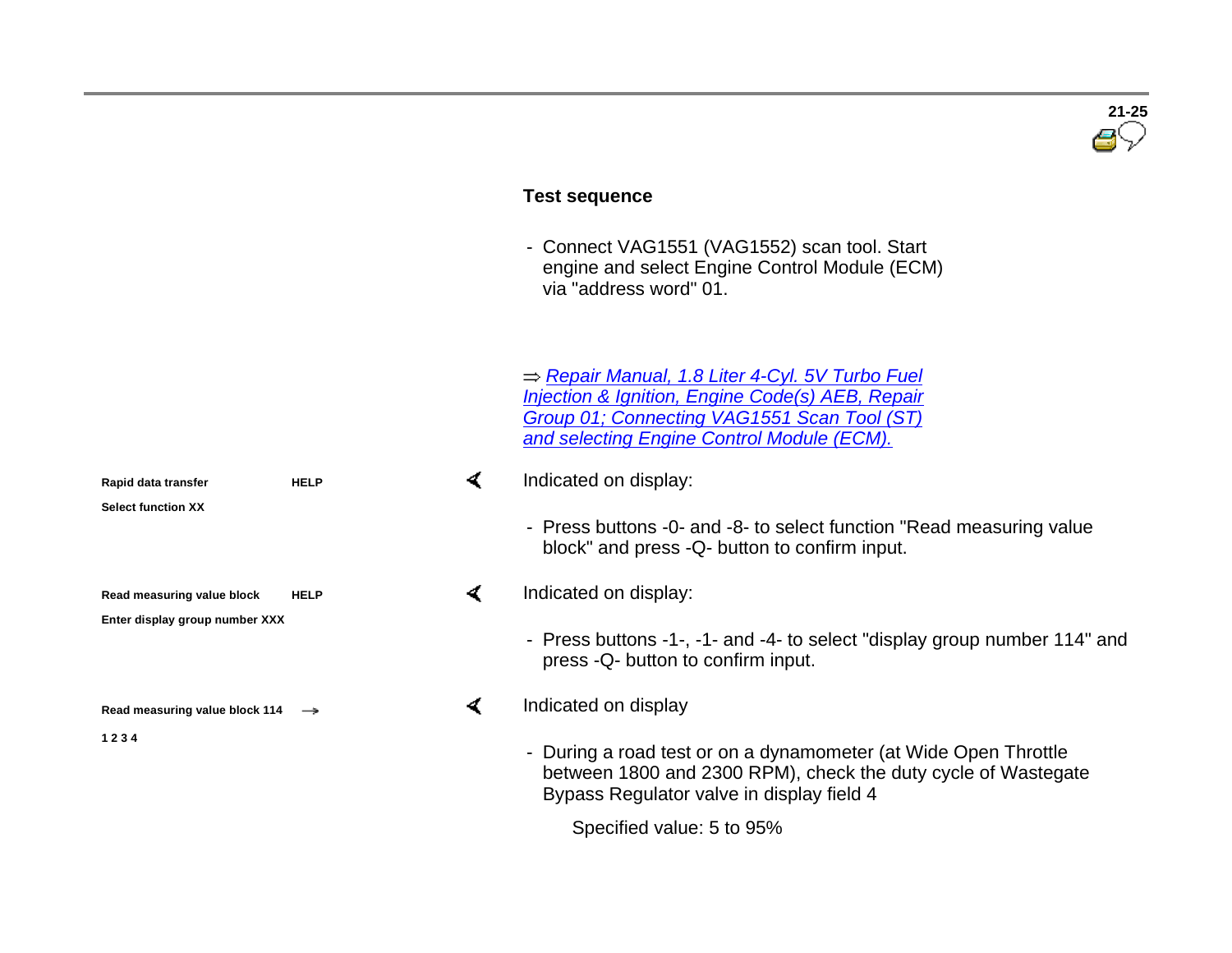If specified value is obtained:

- Press -C- button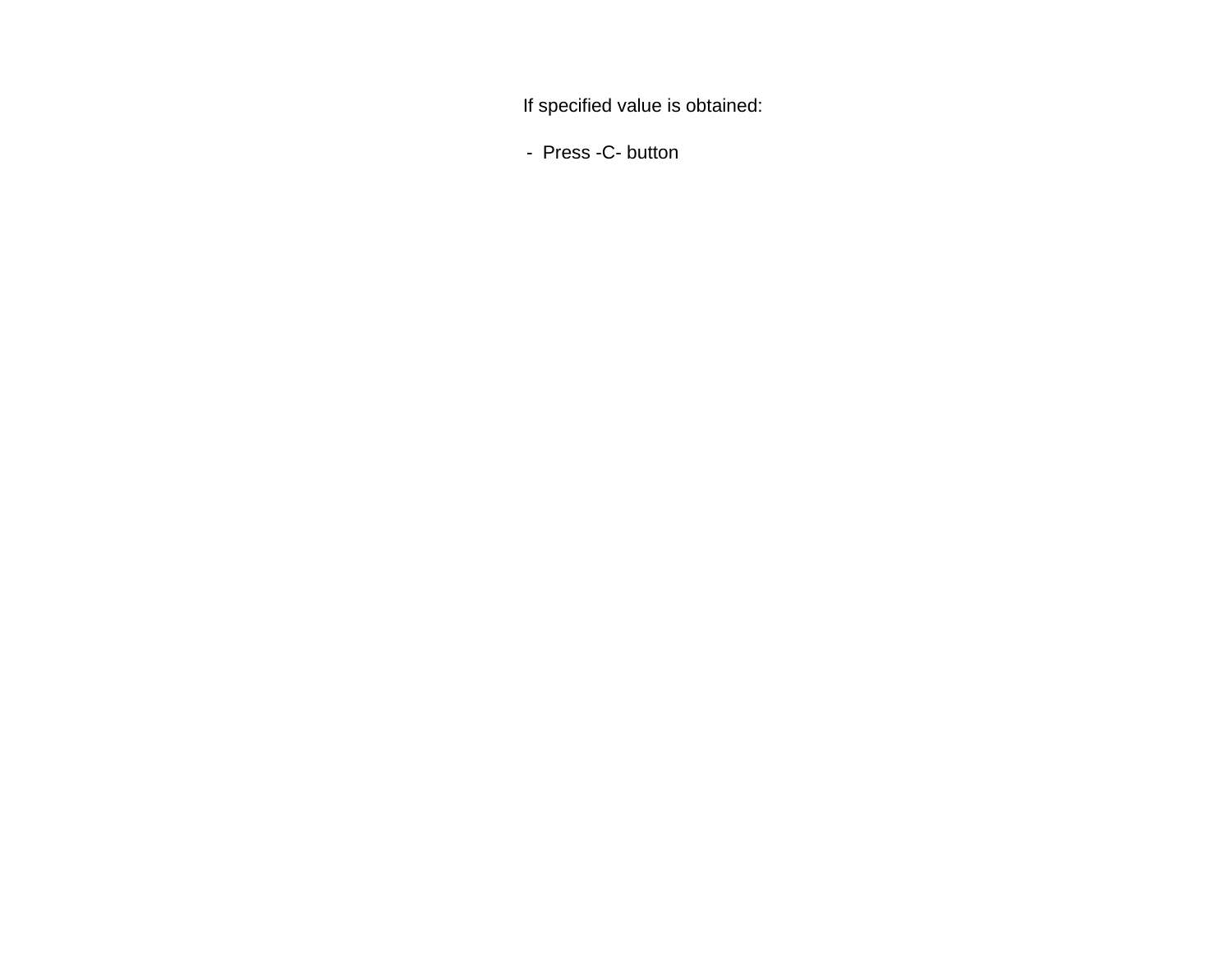- Press buttons -1-, -1- and -5- to select "display group number 115" and press -Q- button to confirm.

#### $\blacktriangleleft$ Indicated on display

- Check actual charge pressure value in display field 4 at Wide Open Throttle (WOT):

#### **On dynamometer**

In 3rd gear or in 2nd drive mode

#### **While driving**

Vehicles with manual transmission

- Accelerate vehicle in 2nd gear at Wide Open Throttle (WOT).

Vehicles with automatic transmission

- Manually select (Tiptronic) 4th gear and accelerate vehicle from low speed at Wide Open Throttle (WOT) (without kick down, transmission will not downshift).
- Press print button between 1800 and 2300 RPM and read actual charge pressure value in display field 4.

Specified value: 1350 to 1750 mbar

**Read measuring value block 115** 

**1 2 3 4**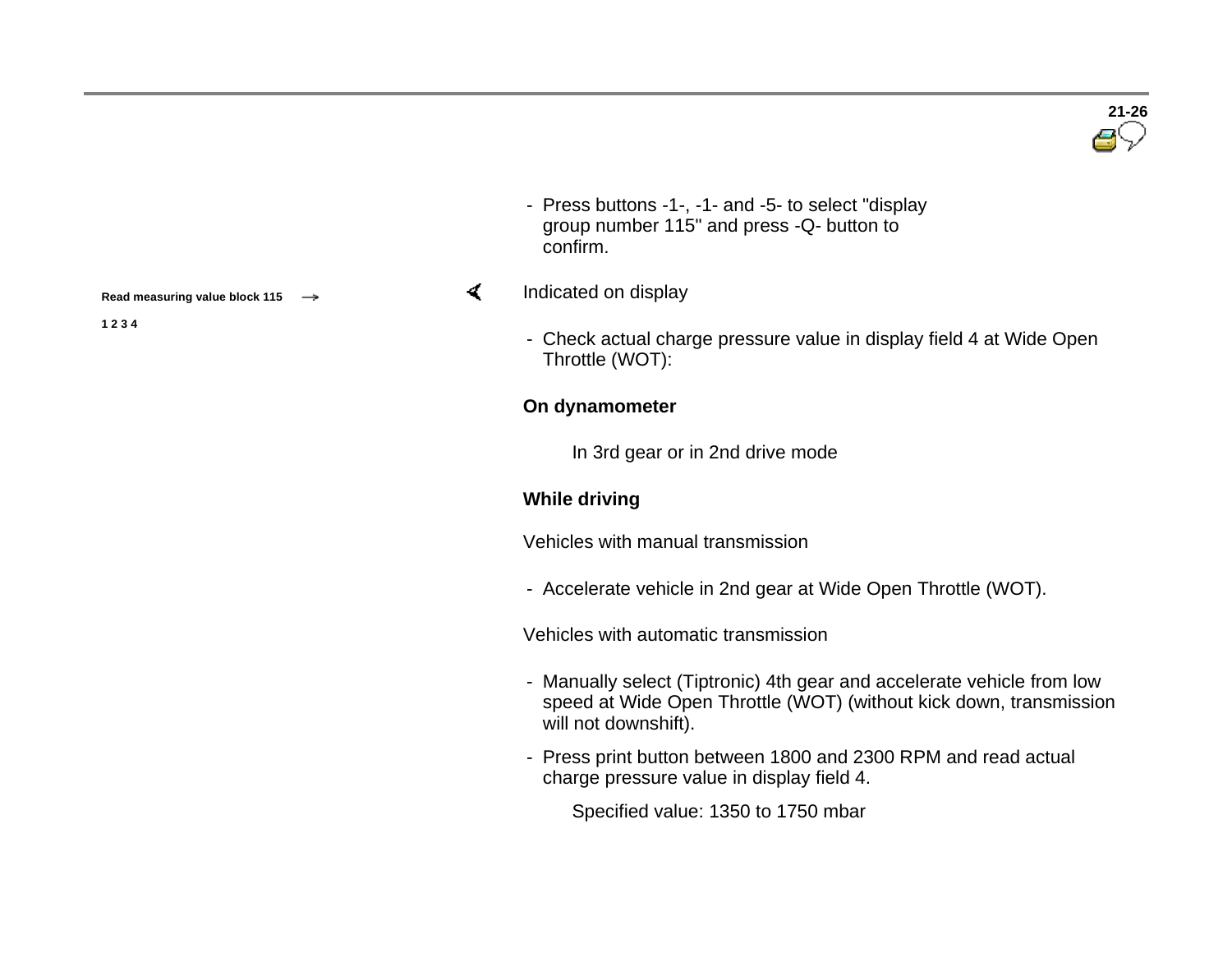- Compare actual charge pressure value to specified value in display field 3.

Deviation: max. 100 mbar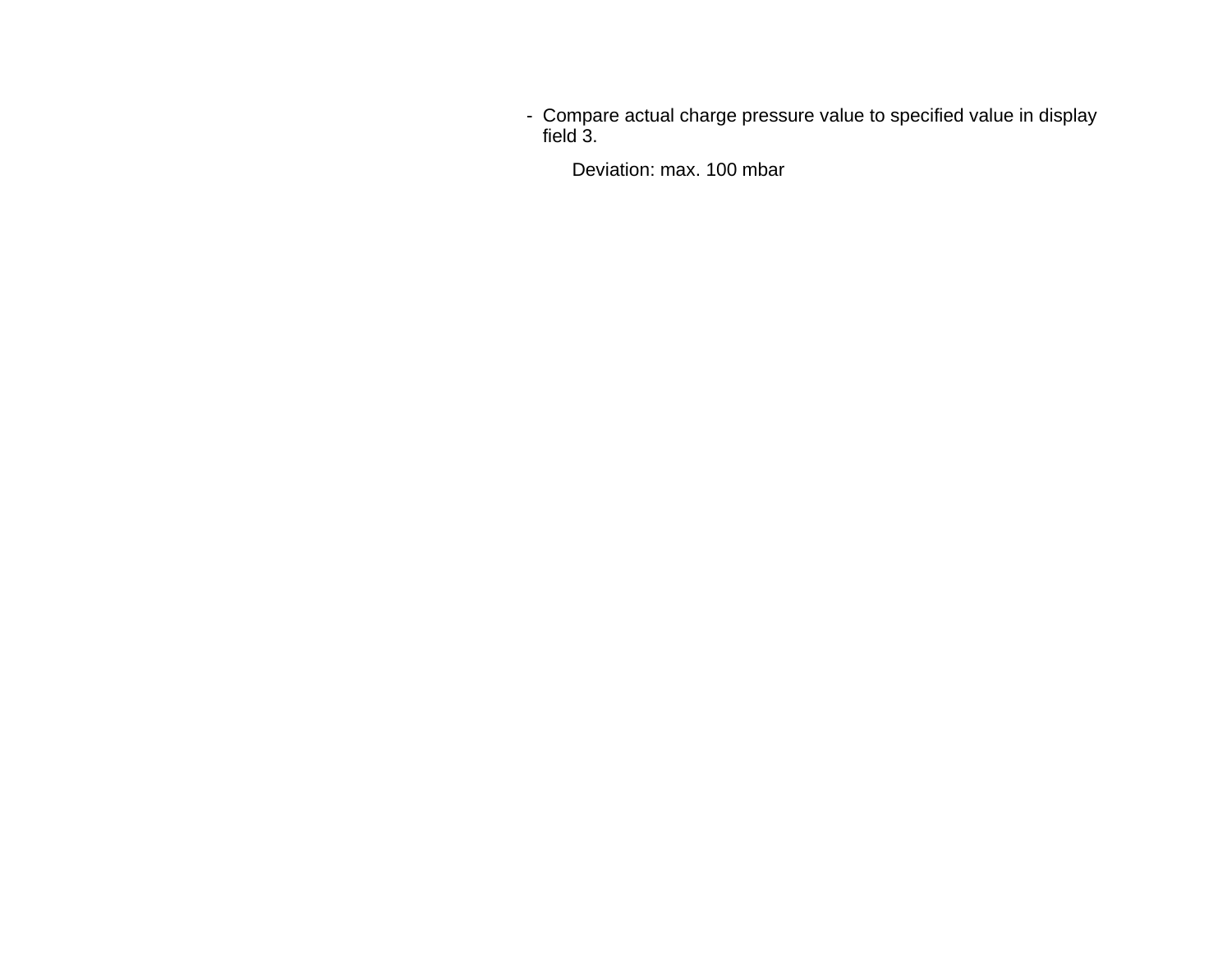

#### *Note:*

 *Repeat measurement if the full charge pressure has not yet built up or if the deviation between specified and actual value is too large.*

If charge pressure is exceeded:

- Check Charge air pressure sensor -G31- $\Rightarrow$ Page 21-33
- Check Wastegate bypass regulator valve -N75-. (throughput in hose from turbocharger via valve to vacuum diaphragm with connector disconnected)
- Check vacuum diaphragm for for proper seating at turbocharger.
- Check Recirculating valve for turbocharger  $N249 = Paqe 21-31$ .
- Check bearing for shaft of charge pressure regulator valve in turbocharger for ease of movement. If rusted solid, replace turbocharger.

If lower limit for charge pressure is not met: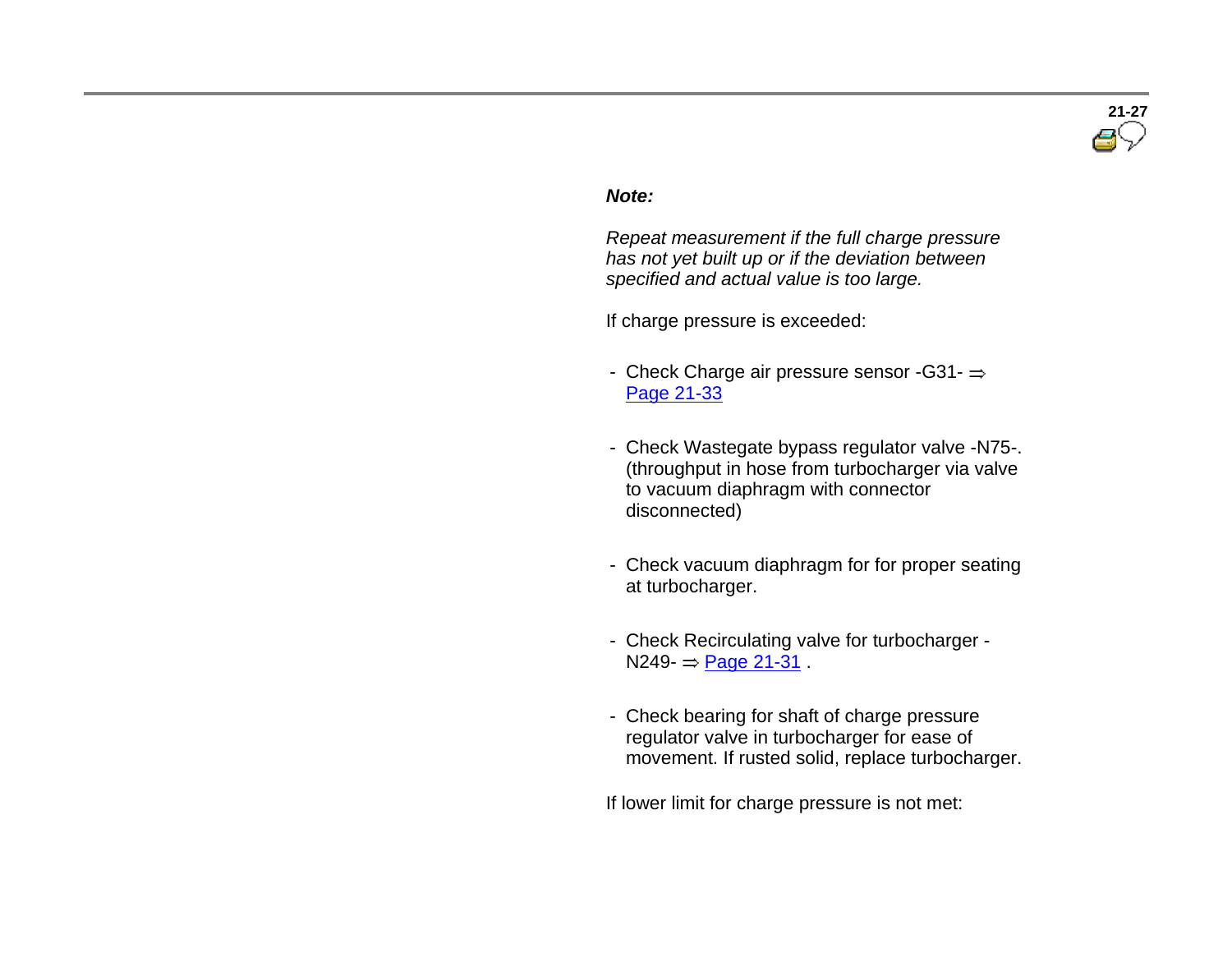- Check Charge air pressure sensor -G31- $\Rightarrow$ Page 21-33
- Check Wastegate bypass regulator valve N75-.
- Check bearing for shaft of charge pressure regulator valve in turbocharger for ease of movement. If rusted solid, replace turbocharger.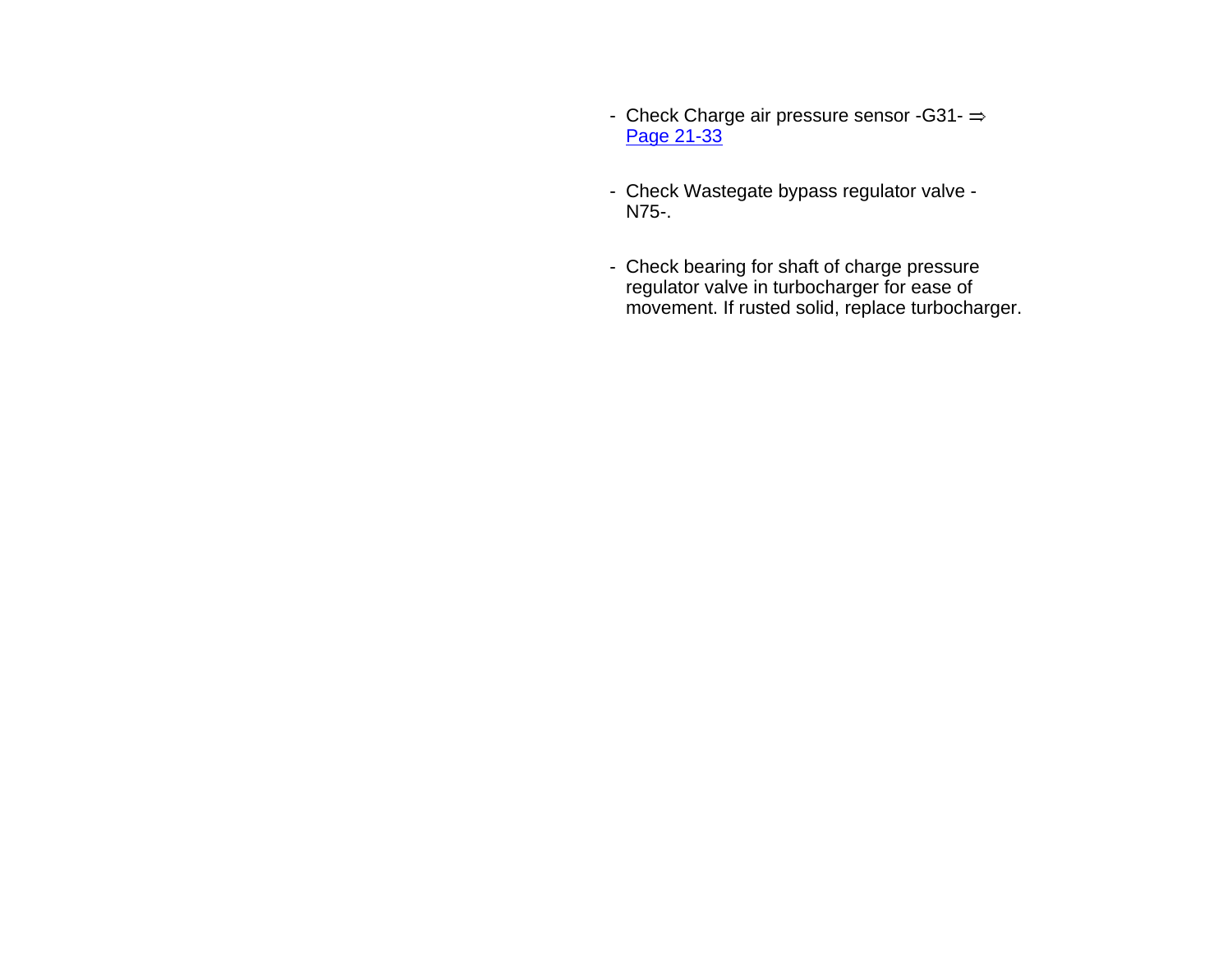#### **Wastegate Bypass Regulator valve -N75- , checking**

#### **Special tools and equipment**

- Multimeter V.A.G 1526, V.A.G <sup>1715</sup> or Fluke 83
- Adapter set V.A.G <sup>1594</sup>

#### **Checking conditions**

 Output Diagnostic Test Mode (DTM) must be performed.

 *Repair Manual, 1.8 Liter 4-Cyl. 5V Turbo Fuel Injection & Ignition, Repair Group 01*

#### **Checking sequence**

- Switch ignition off.

 $\blacktriangleleft$ 

- Disconnector connector from wastegate bypass regulator valve.
- Measure resistance between valve contacts.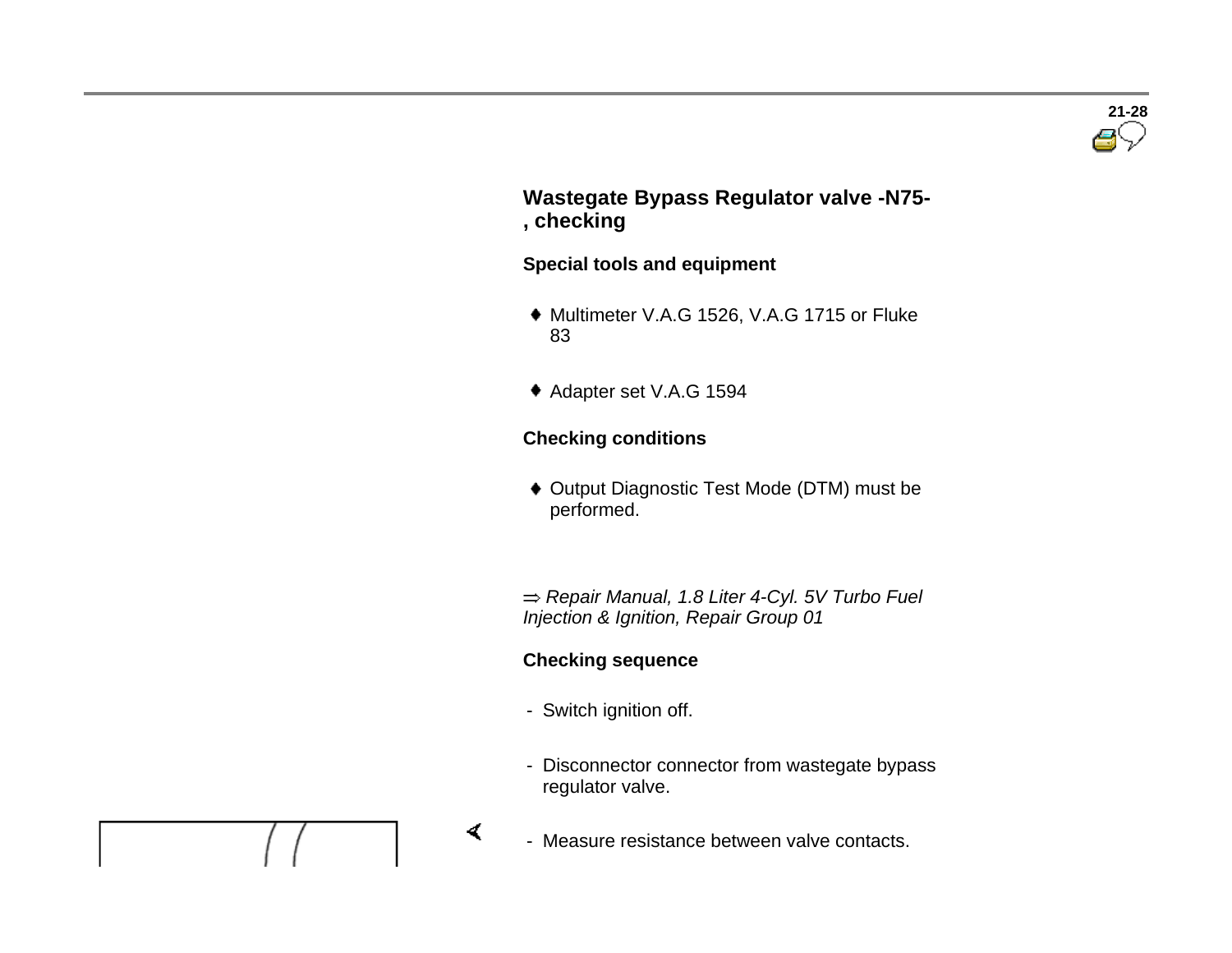• Specification: 25 to 35  $\Omega$ 

If the specification is not obtained:

- Replace Wastegate Bypass Regulator valve -N75-.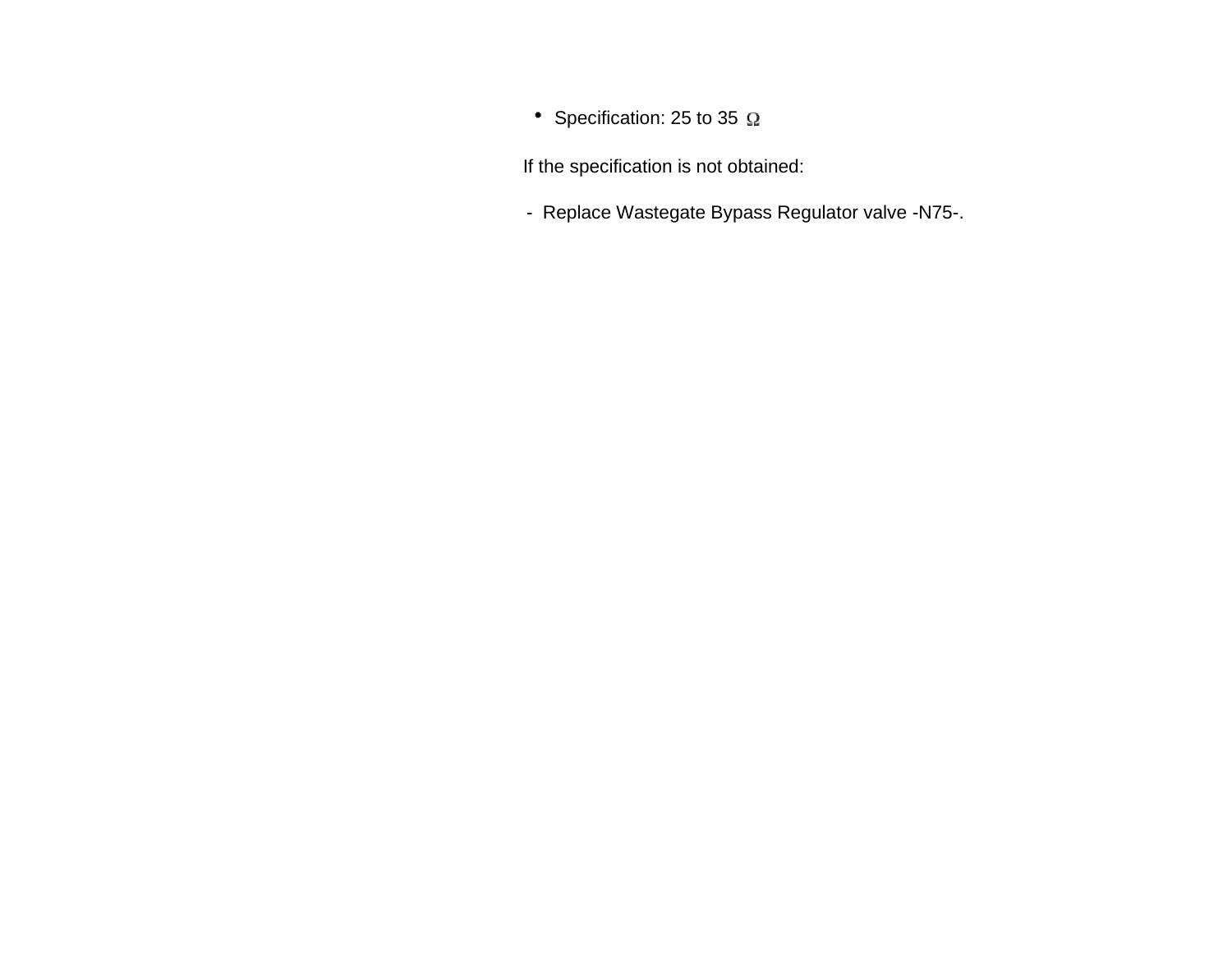

#### **Pressure unit for charge pressure regulator valve, checking**

#### **Special tools and equipment**

 V.A.G <sup>1551</sup> Scan Tool or vehicle system tester V.A.G 1552 with cable V.A.G 1551/3

#### **Checking conditions**

 $\bullet$  Engine oil temperature min. 80 $^{\circ}$  C

#### **Checking sequence**

 $\blacktriangleleft$ 

 - Disconnect connector -2- from Wastegate Bypass Regulator valve - N75- -1-.

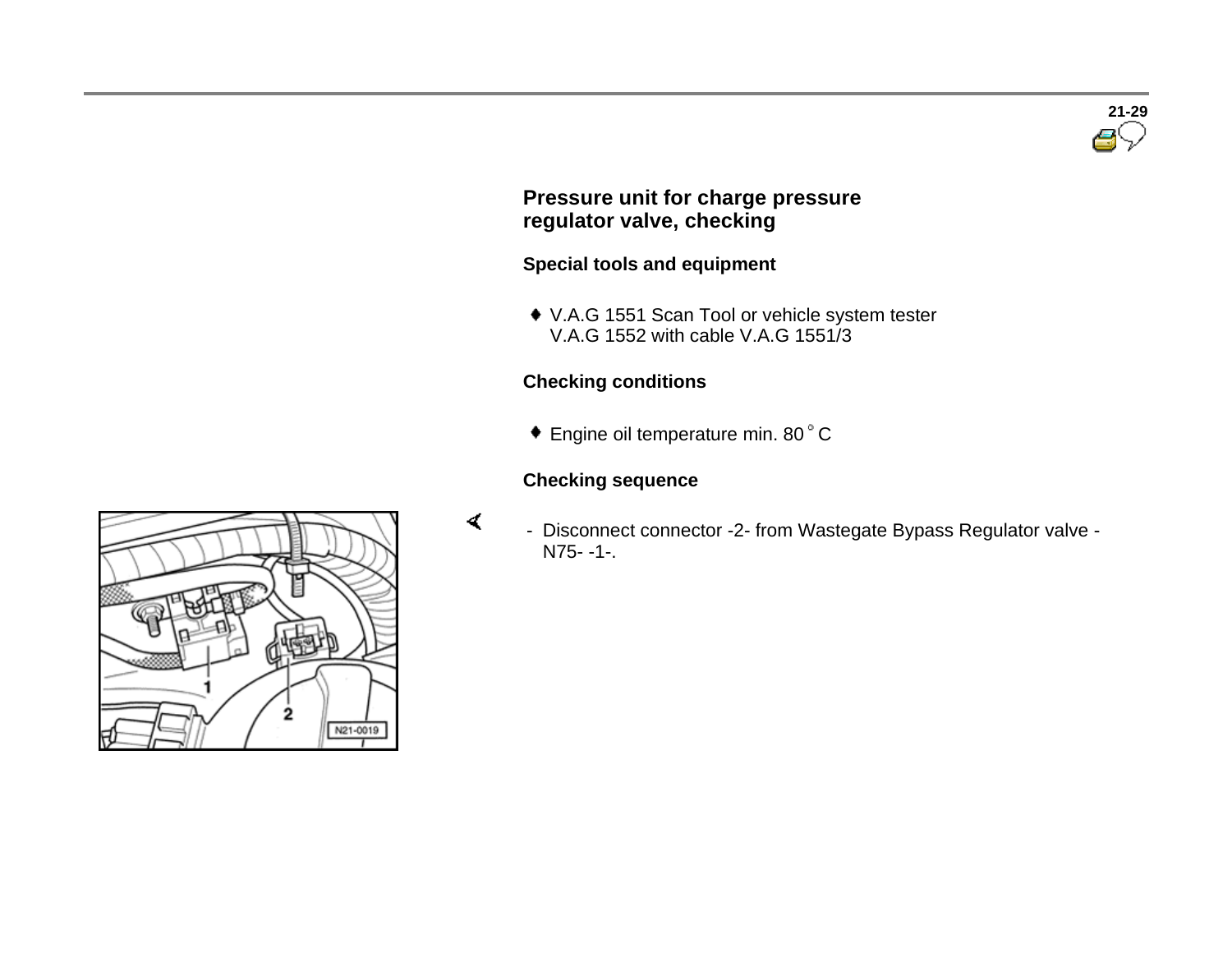

- Start engine and raise to maximum rpm briefly using throttle.
	- Operating rod -2- must move.

If the operating rod does not move:

- Check valve lever -1- for ease of movement.

If corroded together:

 $\blacktriangleleft$ 

- Replace turbocharger.

If the operating rod does not move, even though the lever is free to move:

- Test Wastegate Bypass Regulator valve -N75-.
- Hose from turbocharger via valve to pressure unit not blocked when connector is pulled off

If the valve -N75- is OK:

- Replace turbocharger  $\Rightarrow$  Page 21-4, item 26.

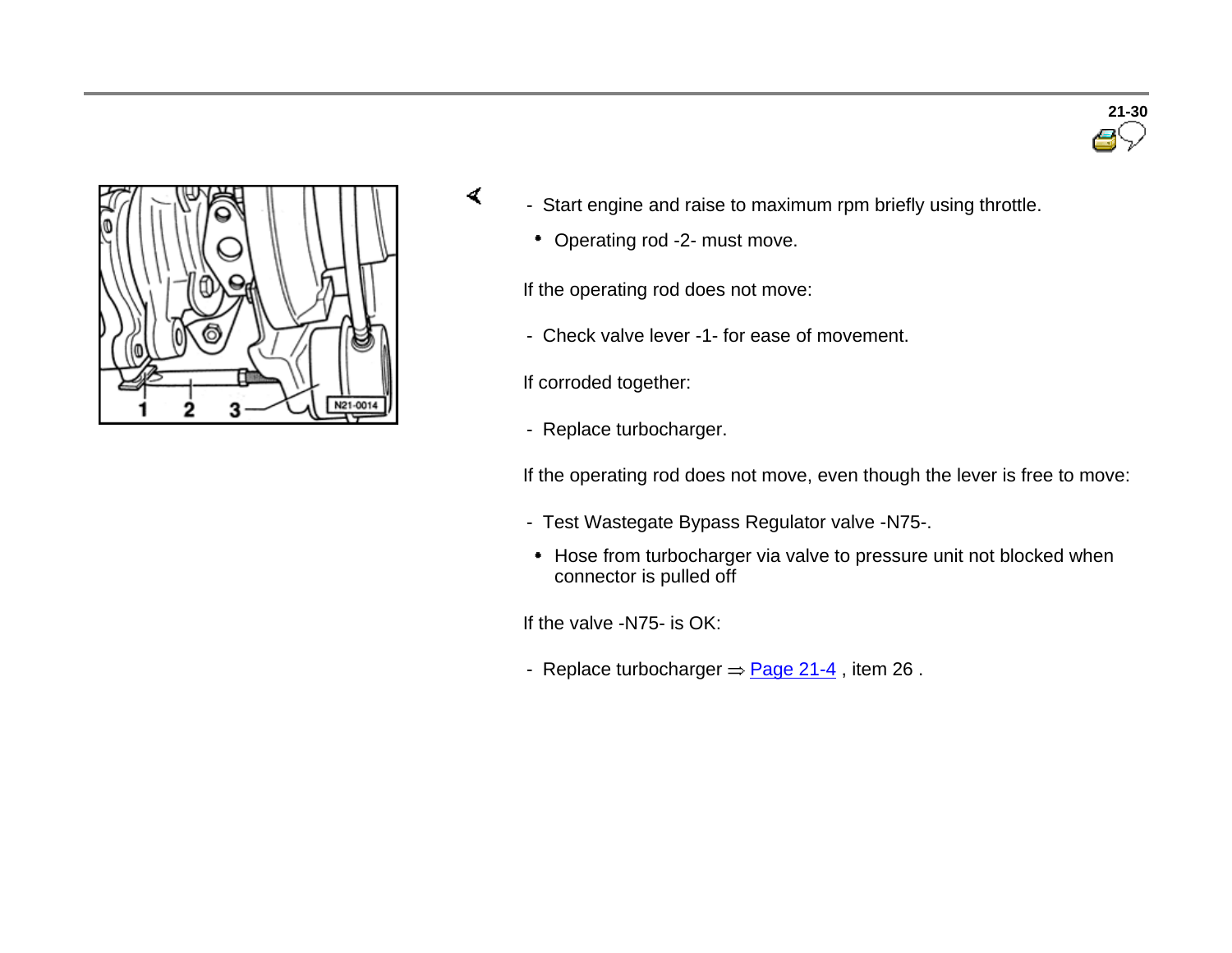# **21-31**

#### **Charge pressure bypass valve, checking**

#### **Engine code AEB**

 Charge pressure bypass valve, Engine code  $ATW = Page 21-38$ 

#### **Special tools and equipment**

V.A.G 1390 Hand vacuum pump

#### **Checking conditions**

Noticeable reduced performance or load change judders

#### **Checking sequence**

#### *Note:*

 $\blacktriangleleft$ 

 $\blacktriangleleft$ 

*The charge pressure bypass valve is located in front of the turbocharger. It is opened by vacuum pressure during the overrun phase and at idling speed.*

 - Connect hand vacuum pump V.A.G 1390 to vacuum connection on valve.



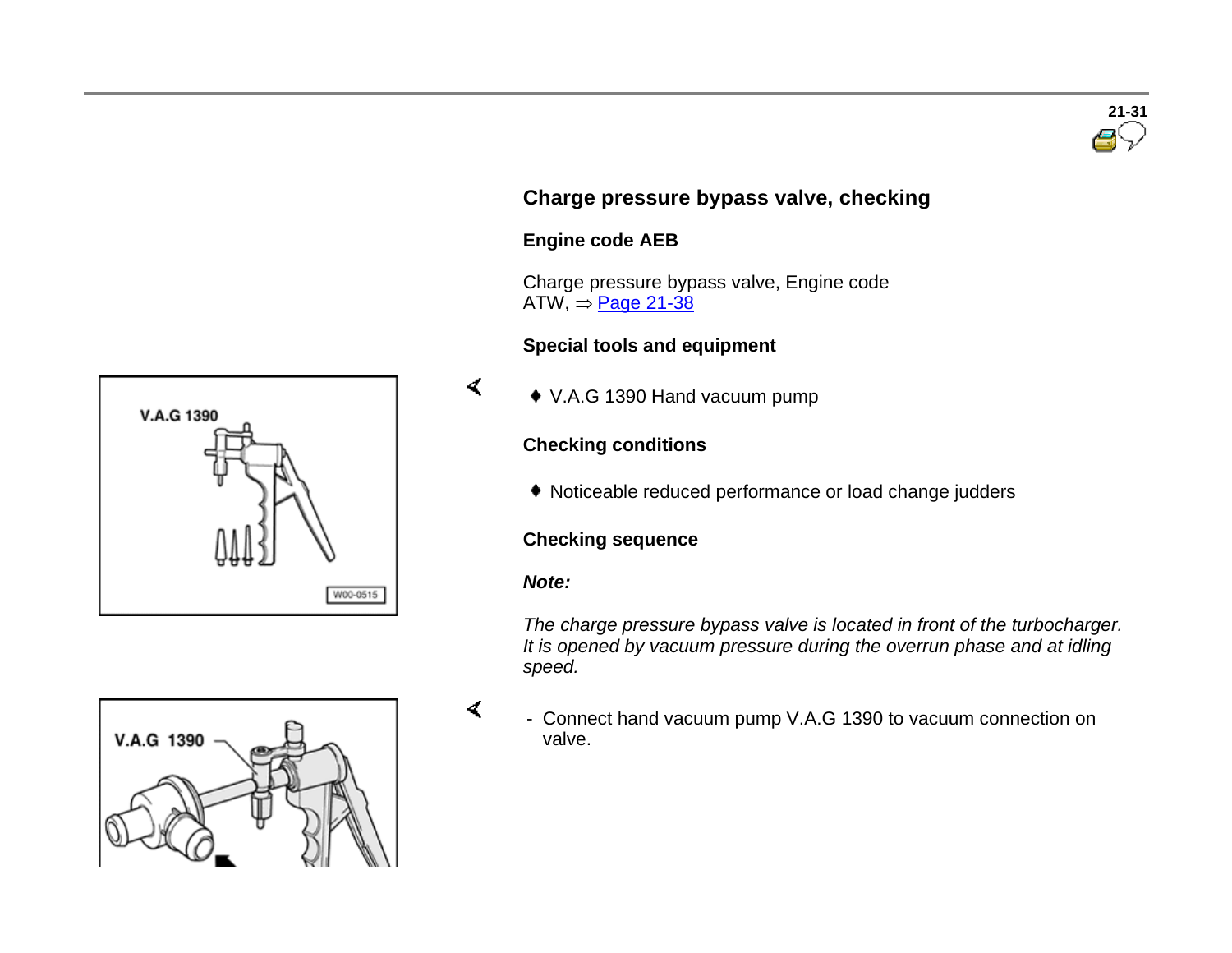- Operate hand vacuum pump.
- Valve must open (arrow).
- Operate vent valve on hand vacuum pump.
- Valve must close (arrow).

If valve does not open or close:

- Replace charge pressure bypass valve.

#### *Note:*

 *The charge pressure bypass valve connections are secured with screw-type clips.*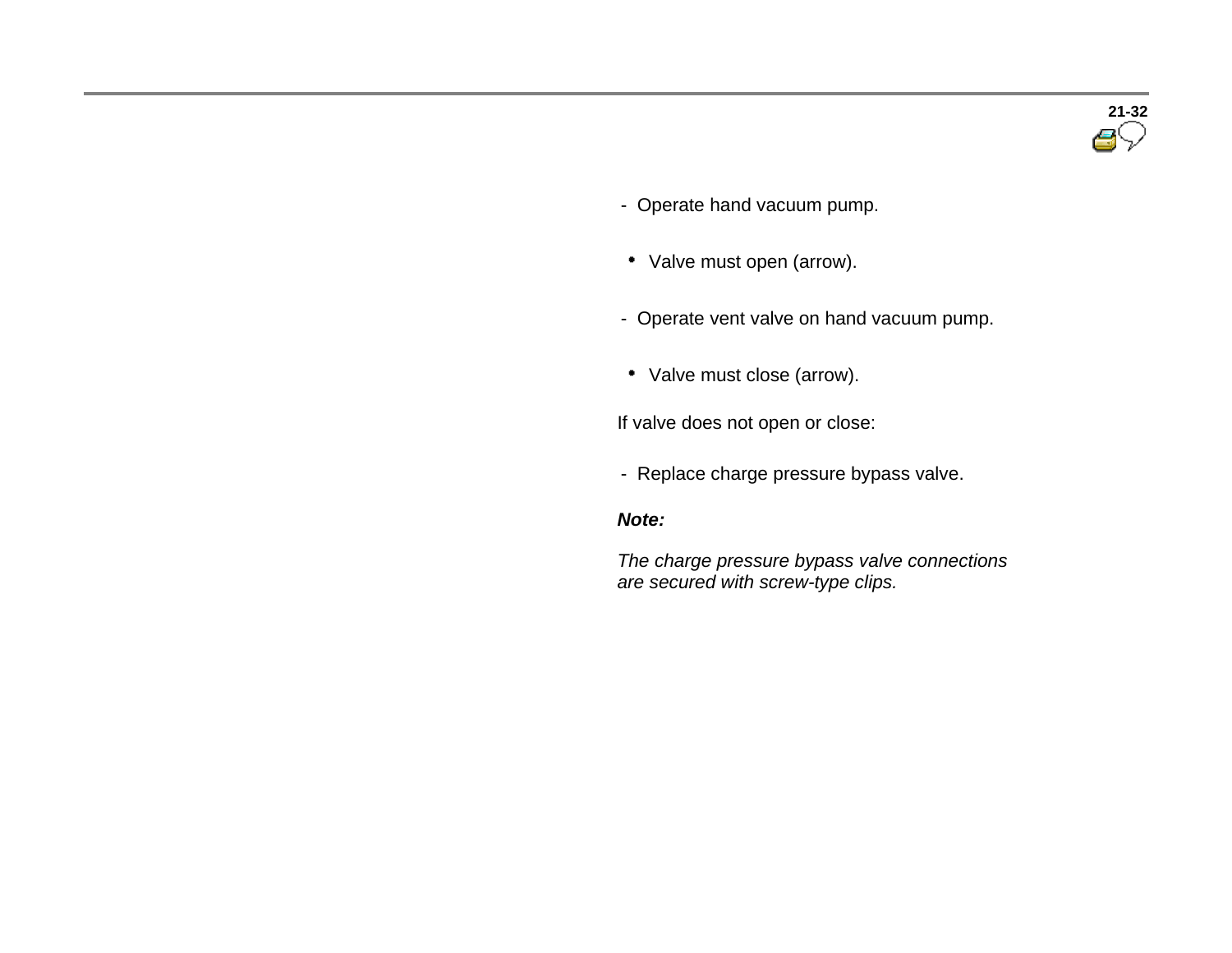

 **Charge air pressure sensor -G31-, checking**

**Only for engine code ATW**

**Checking conditions** 

 A code has been recognized by the On Board Diagnostic and stored in the Diagnostic Trouble Code (DTC) memory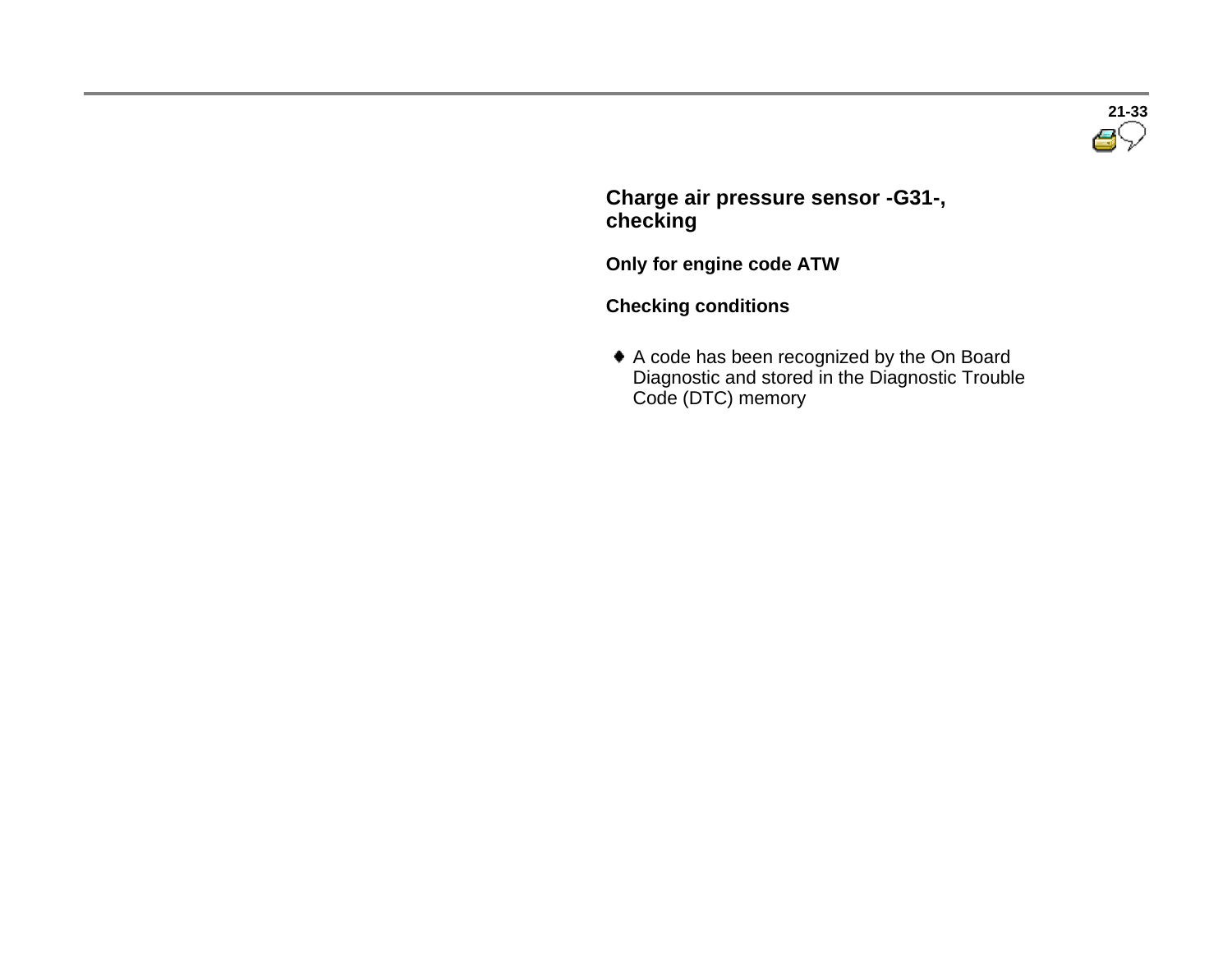



#### **Special tools and equipment**

- ◆ V.A.G 1526 or Fluke 83 multimeter
- V.A.G 1594 A Adapter set
- V.A.G 1598/31 Test box
- Wiring diagram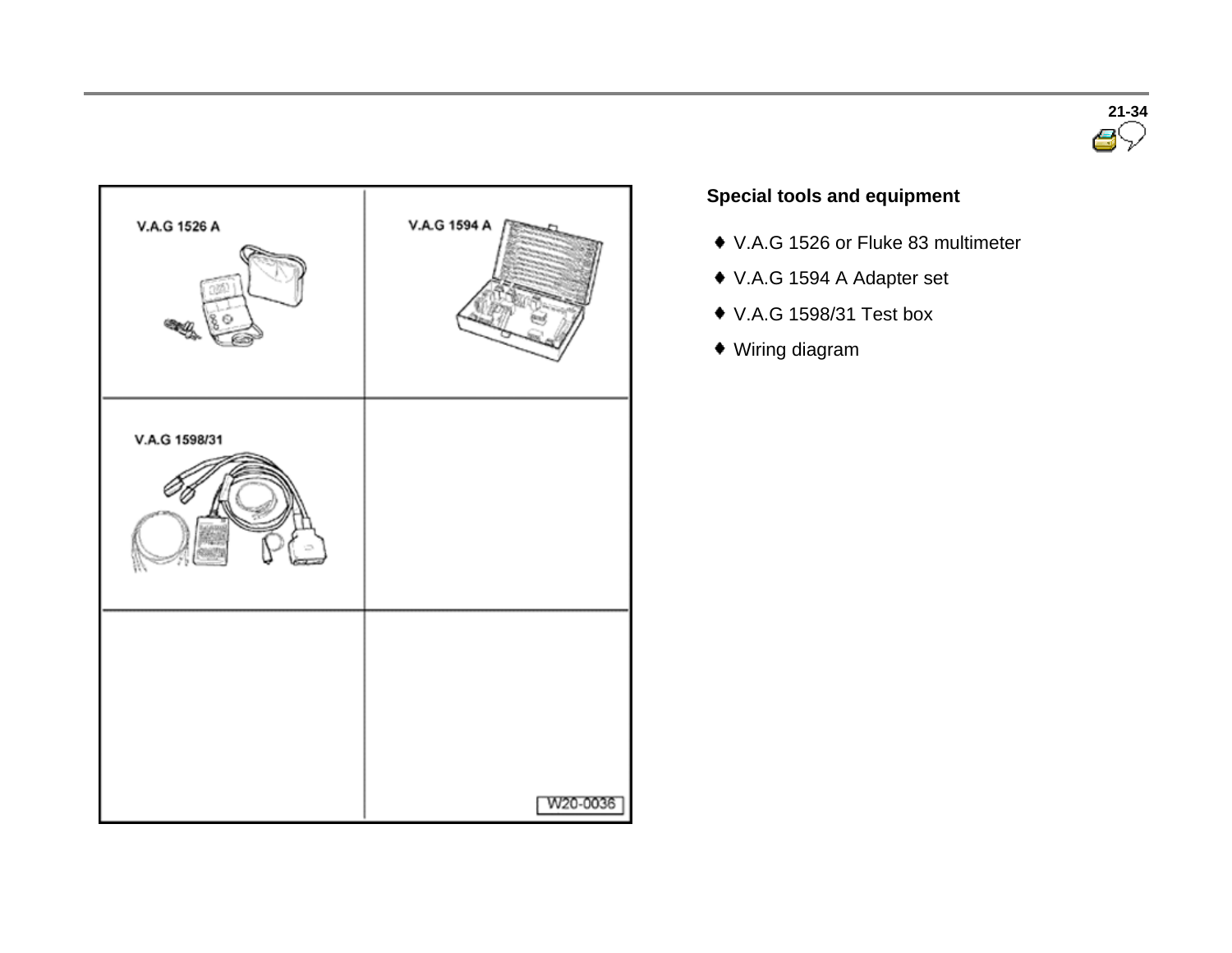

#### **Checking voltage supply and wiring to control module**

- Switch ignition off.

 $\blacktriangleleft$ 

 $\blacktriangleleft$ 

A24-0094

 - Disconnect 4-pin connector -2- from Charge air pressure sensor -G31-, -1-.



- Connect multimeter to measure voltage using auxiliary cables from V.A.G 1594 to connector contacts 1 + 3.
	- Switch ignition on.
	- Specification: min. 4.5 V
	- Switch ignition off.

If the specification is not obtained: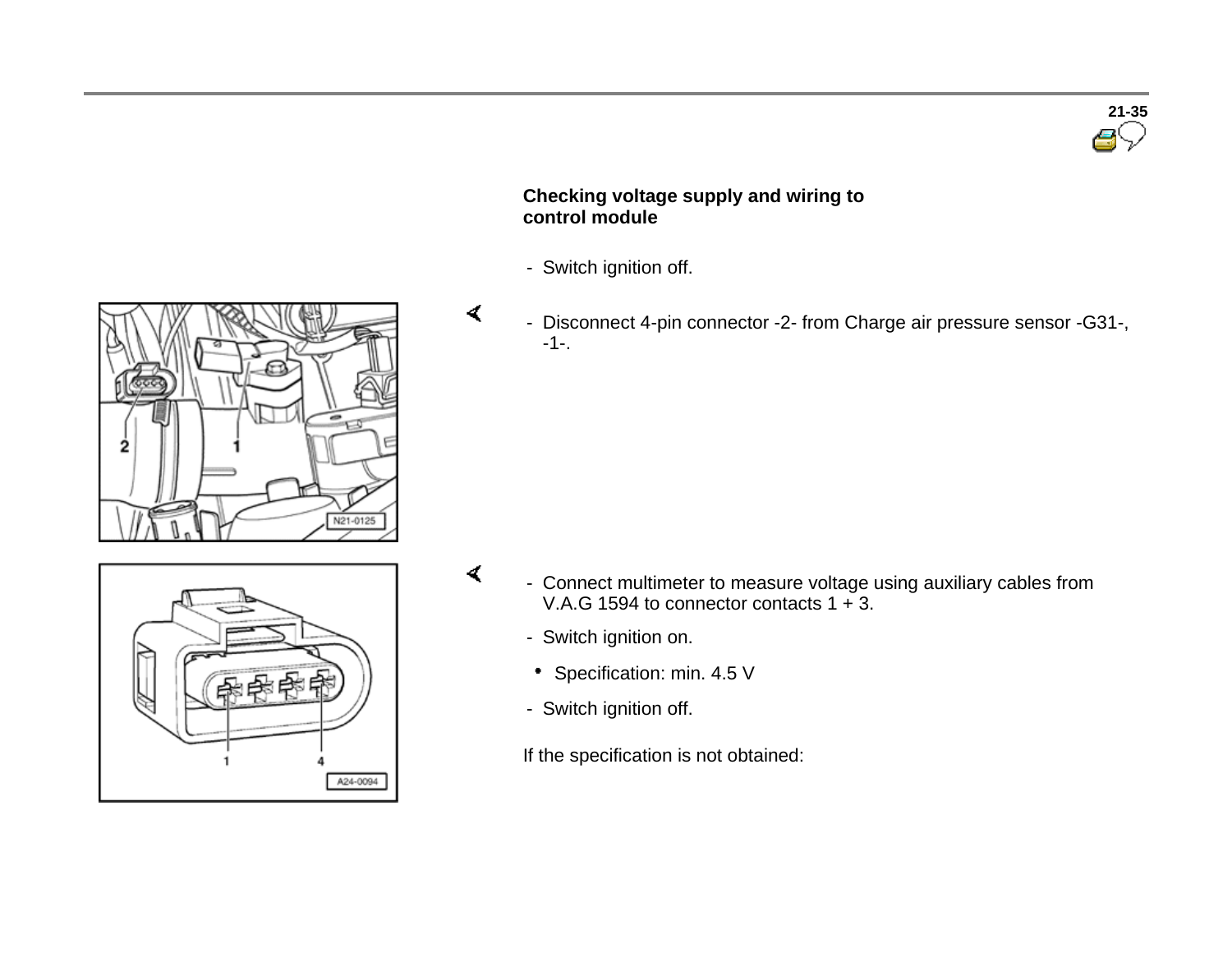





- A24-0094
- Check wiring between test box and connector for open circuit according to wiring diagram.

Contact 1 + socket 108

 $\blacktriangleleft$ 

Contact 2 + socket 98

Contact 3 + socket 101

- Wire resistance: Max. 1.5  $\Omega$
- Additionally check wires for short to one another.

If no faulty wiring is detected and voltage was present between contacts 1 + 3:

- Check function,  $=$  Page 21-37.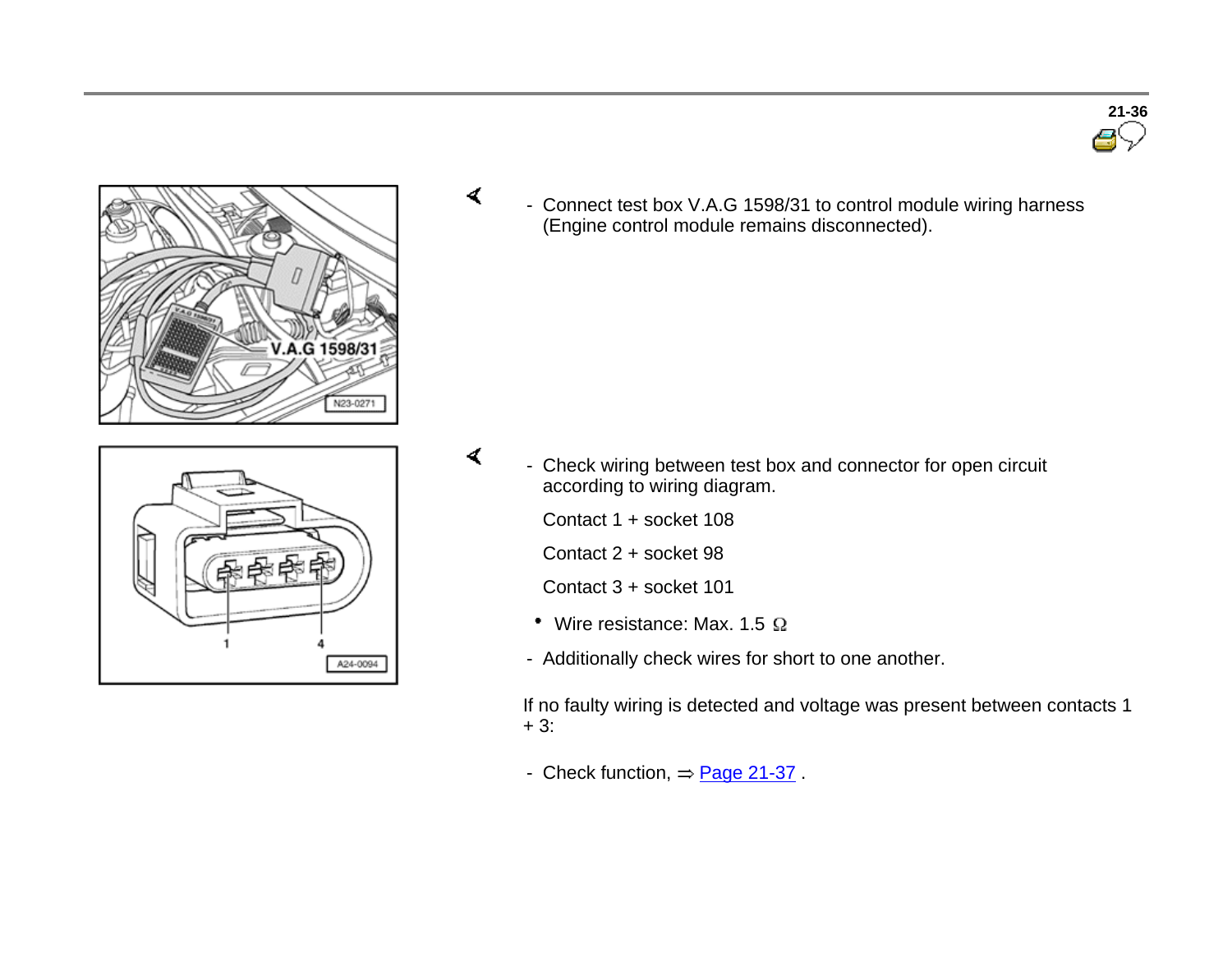If no faulty wiring is detected and no voltage was present between contacts 1 + 3:

- Replace engine control module.

 *Repair Manual, 1.8 Liter 4-Cyl. 5V Turbo Fuel Injection & Ignition, Repair Group 24*

#### **Checking function**

 $\blacktriangleleft$ 

- Connect test box V.A.G 1598/31 to engine control module wiring harness and to engine control module.
	- Reconnect connector to Charge air pressure sensor -G31-.
	- Connect multimeter to sockets 101 and 108.
	- Start engine and measure basic voltage.
	- Specification: 1.80 to 2.00 V
	- Raise engine revs by pressing accelerator to:
	- Specification: 2.00 to 3.00 V

If the specifications are not attained:

- Replace Charge air pressure sensor -G31-.



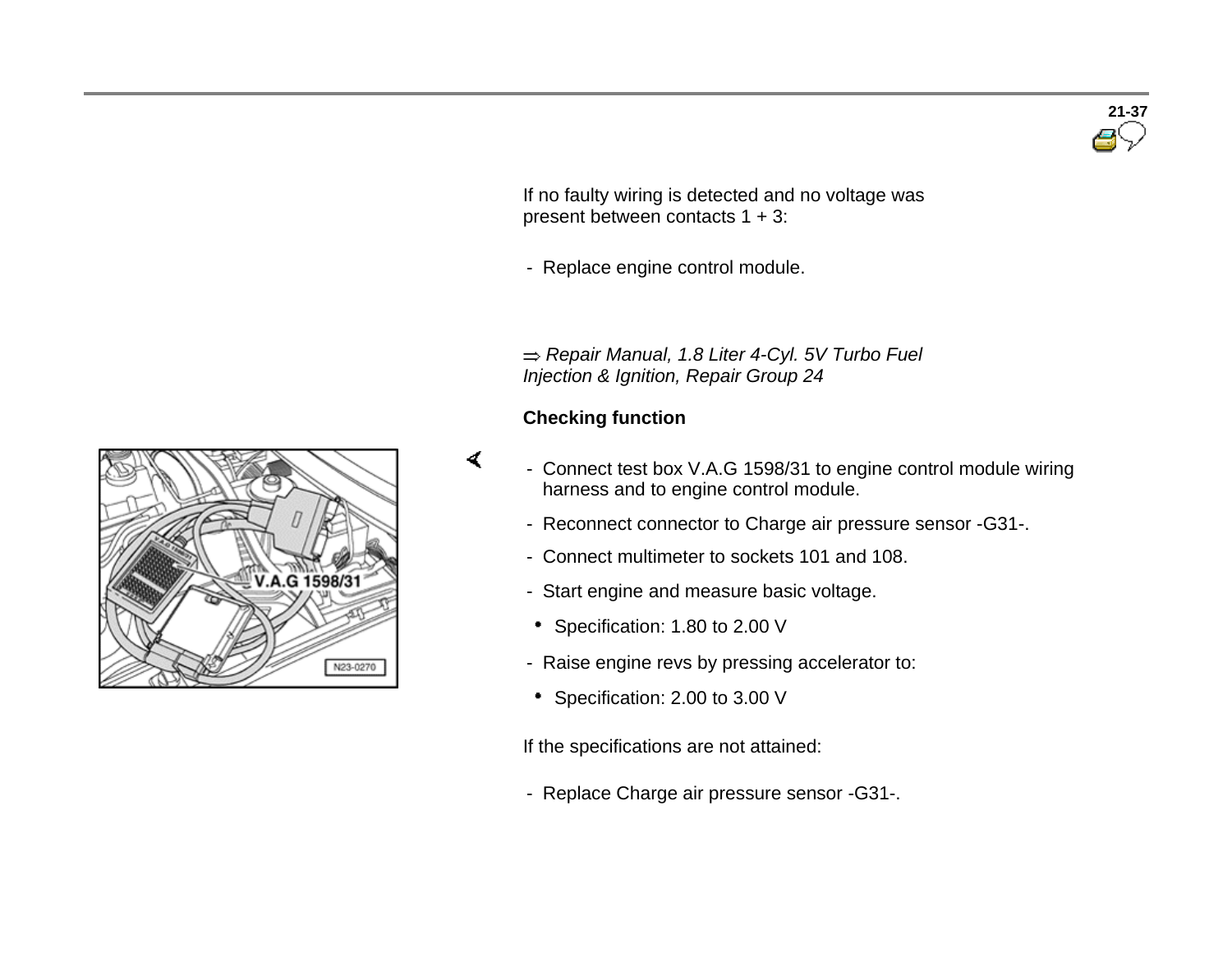

#### **Recirculating valve for turbocharger - N249-, checking**

#### **Only for engine code ATW**

 *The valve in the hose between the intake manifold and the recirculating valve is open if it is without current. The hose to the vacuum reservoir is closed.*

#### **Checking conditions**

 Output Diagnostic Test Mode (DTM) must be performed.

 *Repair Manual, 1.8 Liter 4-Cyl. 5V Turbo Fuel Injection & Ignition, Repair Group 01*

### **Checking sequence**

- Switch off ignition.

 $\blacktriangleleft$ 

- Disconnect connector from Recirculating valve for turbocharger -N249-.



- Measure resistance between valve contacts.